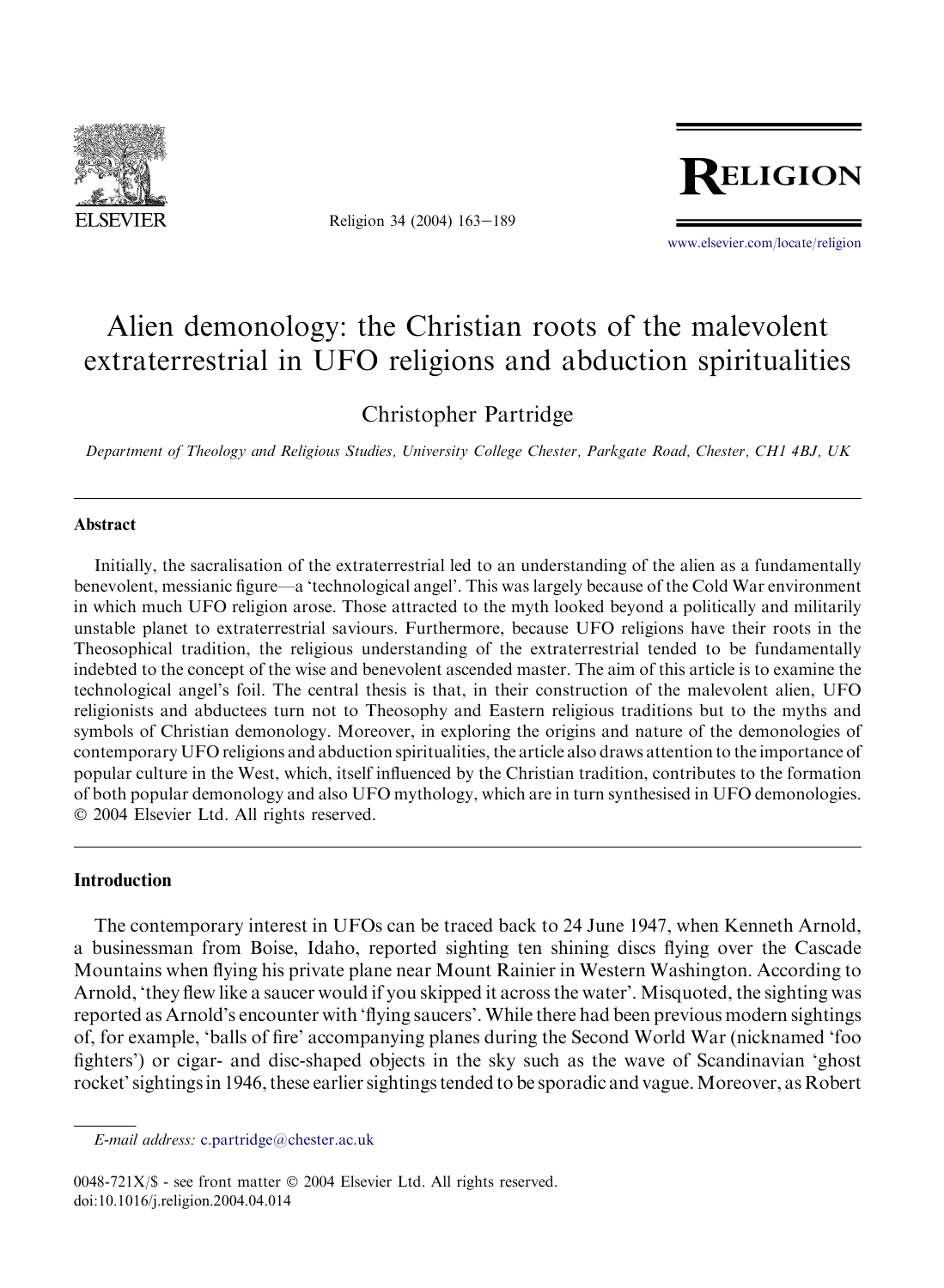Bartholomew and George Howard have shown, before 1947 'there is not a single recorded episode involving mass sightings of saucer-like objects' ([Bartholomew and Howard, 1998,](#page-23-0) pp. 189). It was Arnold's 'flying saucers' that both began the modern wave of sightings and also ushered UFOs into the popular consciousness. The interest in Arnold's story was immediate and massive. 'A Gallup pole taken on 19 August 1947, revealed that while one out of two Americans had heard of the Marshall Plan, nine out of ten had heard about the saucers' [\(Lagrange, 2000](#page-24-0), p. 34). By the end of that year 850 UFO sightings had been reported in America alone.

As to why the interest in UFOs has been particularly prevalent since the 1950s, several theories might be suggested. First, the enormous media interest in UFO sightings was certainly a factor. Second, it is difficult to underestimate the significance of the tension and sense of insecurity engendered by the Cold War and the threat of an East-West nuclear conflict. Whether or not one agrees with C.G. Jung's particular psychological thesis (see [Segal, 2003\)](#page-25-0), his identification of this context as important in understanding why people might look beyond the planet for help is surely correct (see [Jung, 1969](#page-24-0), pp. 25f.). UFO groups and contactees of the 1950s claimed to have received messages from highly spiritually evolved, morally superior, technologically advanced, benevolent beings with a deep salvific concern for a humanity bent on nuclear destruction (see Partridge, 2003, p. 12; Helland, 2003; Festinger et al., 1964, pp.  $46-47$ ; Grünschloß, 2000; Grünschloß, 2003). Third, this period was one both of enormous technological advance and of religious decline. Therefore on the one hand, salvation was less likely to be conceived in traditionally religious terms and on the other hand, as Jung argued, this was the genesis of the space age, when people were beginning to seriously imagine life beyond the confines of their terrestrial home—the corollary of such speculation being the inhabitants of other worlds thinking similar thoughts and visiting us (see [Segal, 2003,](#page-25-0) p. 317). It is therefore of little surprise that the political and cultural environment of the late 1940s and 1950s engendered a fascination with UFOs and alien visitation.

It is also worth noting at this stage that the Theosophical tradition<sup>1</sup> has proved to be enormously significant in the history of UFO religion. The reason can be found in Theosophical

 $<sup>1</sup>$  Arguably, 'Theosophy' can be traced back through Plotinus, Ammonius Saccas, and Plato to Pythagorean Greece. It</sup> has since surfaced periodically in Western esotericism, being, as Emily Seddon and Renée Weber point out, 'most legitimately associated with figures such as Meister Eckhart, Giordano Bruno, Emanuel Swedenborg, and Jacob Boehme' (Sellon and Weber, 1992, p. 311). Following a period of obscurity, it was then revived at the end of the nineteenth century by the Russian occultist Helena Petrovna Blavatsky and an American, Henry Steel Olcott, who in 1875 founded the Theosophical Society in New York. Most contemporary Theosophists will identify Blavatsky as the source of the modern Theosophical tradition. She published two major works, Isis Unveiled (1877) and The Secret Doctrine (1888), and several more accessible volumes, all of which have sold widely and remain in print. The influence of the Theosophical Society has been wide and significant, it being one of the principal organisations responsible for popularising both Western esotericism and the core teachings of Hinduism and Buddhism in the West. Although there were many disputes about Theosophical doctrines and subsequent secessions, significant thinkers within the alternative tradition, such as Alice Bailey, Annie Besant, Christmas Humphries, Rudolf Steiner, Krishnamurti, Guy and Edna Ballard, as well as many contemporary 'New Age' spiritual leaders, such as Elizabeth Clare Prophet of the Church Universal and Triumphant, are fundamentally indebted to Blavatsky and the Theosophical Society (see Tingay, 2000). As to the basic doctrines, these are summed up well by Kevin Tingay: 'a scheme of spiritual evolution that underlies physical evolution. Human beings seen as the embodiments of sparks of the Divine, which journey back to their origin through a series of incarnations. The law of karma is the mechanism that controls the circumstances of each successive life. Among those who reach a high stage of moral and spiritual development are those [ascended] masters who attempt to assist their ''younger brethren'' through the work of the Theosophical Society and other movements' (Tingay, 2004, p. 321).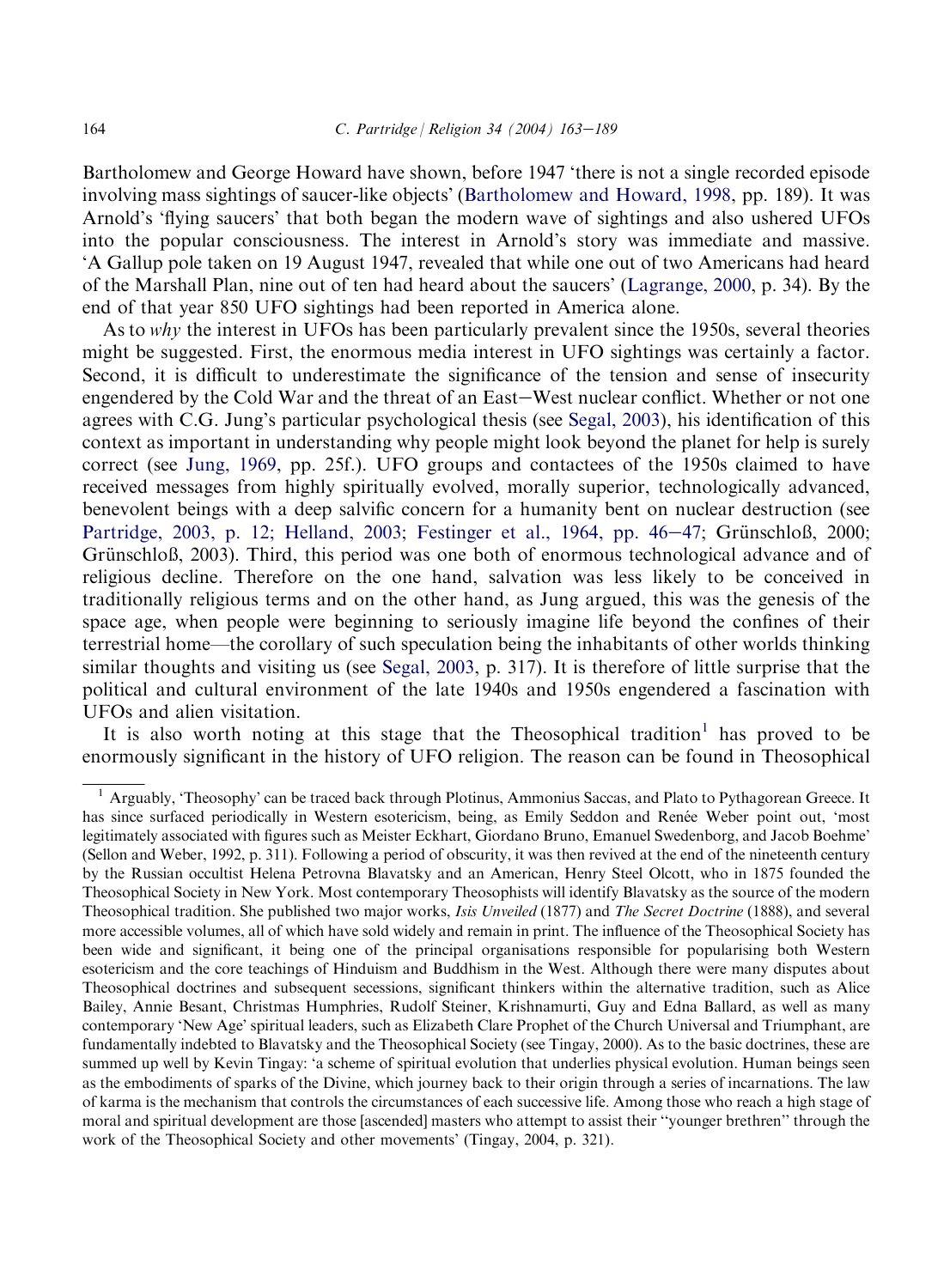speculation about other worlds and extraterrestrial civilizations. H.P. Blavatsky, the founder of modern Theosophy, had speculated about the Venusian 'Lords of the Flame', which, according to Charles Leadbeater's interpretation of the concept [\(Leadbeater, 1912](#page-25-0)), were of the highest rank in the hierarchy of ascended masters. Subsequent leaders within the tradition such as Guy Ballard, the founder of the I AM Religious Activity, claimed, under the pseudonym Godfre Ray King, to have met twelve Venusians who revealed Venus to be home to a race of technologically and spiritually advanced beings (see [King, 1935](#page-24-0)). Hence it is unsurprising that UFO religion has been dominated by those from within the Theosophical tradition. Theosophists include both George Adamski, the first and arguably the most influential contactee (see [Adamski, 1949](#page-23-0)), and George King, the founder (in 1954) of one of the oldest UFO religions, the Aetherius Society (see [Smith,](#page-25-0) [2003; Wallis, 1974\)](#page-25-0).

The political, cultural and religious factors ensured that the process of the sacralisation of the extraterrestrial produced, in the early period, an understanding of the alien as a fundamentally benevolent, messianic figure. The extraterrestrial emerged as a spiritually and intellectually advanced being seeking to intervene salvifically in the affairs of a morally and spiritually inferior, if not bankrupt, race bent on the destruction of its planet. Indeed, just as UFO religion has its origins in Theosophy, so the extraterrestrial in much UFO spirituality is fundamentally indebted to the concept of the ascended master developed within that tradition, particularly the I AM movement (see Partridge, 2003, pp.  $7-21$ ; Stupple, 1984). It is therefore not surprising that until recently, there has been comparatively little reference to the extraterrestrial as an essentially malevolent being. Although the demonised extraterrestrial has not been entirely absent, the emphasis has been on the alien as a space saviour, or, to use Jung's term, a 'technological angel' [\(Jung, 1969](#page-24-0)). However, in recent years a shift has taken place in some religious (and also conspiratorial) discourse. A demonology has begun to evolve in order to take account of moral evil, suffering, frustrated religious expectations, perceived temptation and the general unsatisfactoriness of life. This article is an analysis of these demonologies. However, we need to begin with some discussion of Western demonology per se, for, as I will argue, this is the soil in which these contemporary demonologies have their roots.

#### Demonology in the West

Personifications of evil in the form of demons, devils, spirits and malign entities can be found across the religious spectrum. While the term 'demon' has acquired a specifically evil connotation, the classical Greek *daimon* (meaning 'spirit'), from which it is derived through late medieval Latin, was used of any malevolent or benevolent spirit (*agathos daimon*), deified hero, demigod and ancestor spirit that mediated between the transcendent and the temporal realms (see [Bolt, 1996;](#page-23-0) [Russell, 1977,](#page-23-0) pp. 142–144). Over time these demons gradually came to be seen as malevolent. By the late Greco-Roman period the term *daimonia* was applied specifically to evil spirits, the main work of which was to frustrate, to harm and particularly to tempt humans into sin (see [Russell,](#page-25-0) [1977, pp. 34, 142; Forsyth, 1987](#page-25-0), p. 293). Indeed, the Stoic systematisation of late Platonic demonology, which understood the *daimonia* to exist at a level between gods and humanity, is reflected in 1 Enoch 15 and 2 Enoch 29:5, where fallen angels are described as hovering in the lower air (see [Galloway, 1951, p. 25; Russell, 1977, pp. 191ff.; Forsyth, 1987,](#page-24-0) pp. 160–181). It was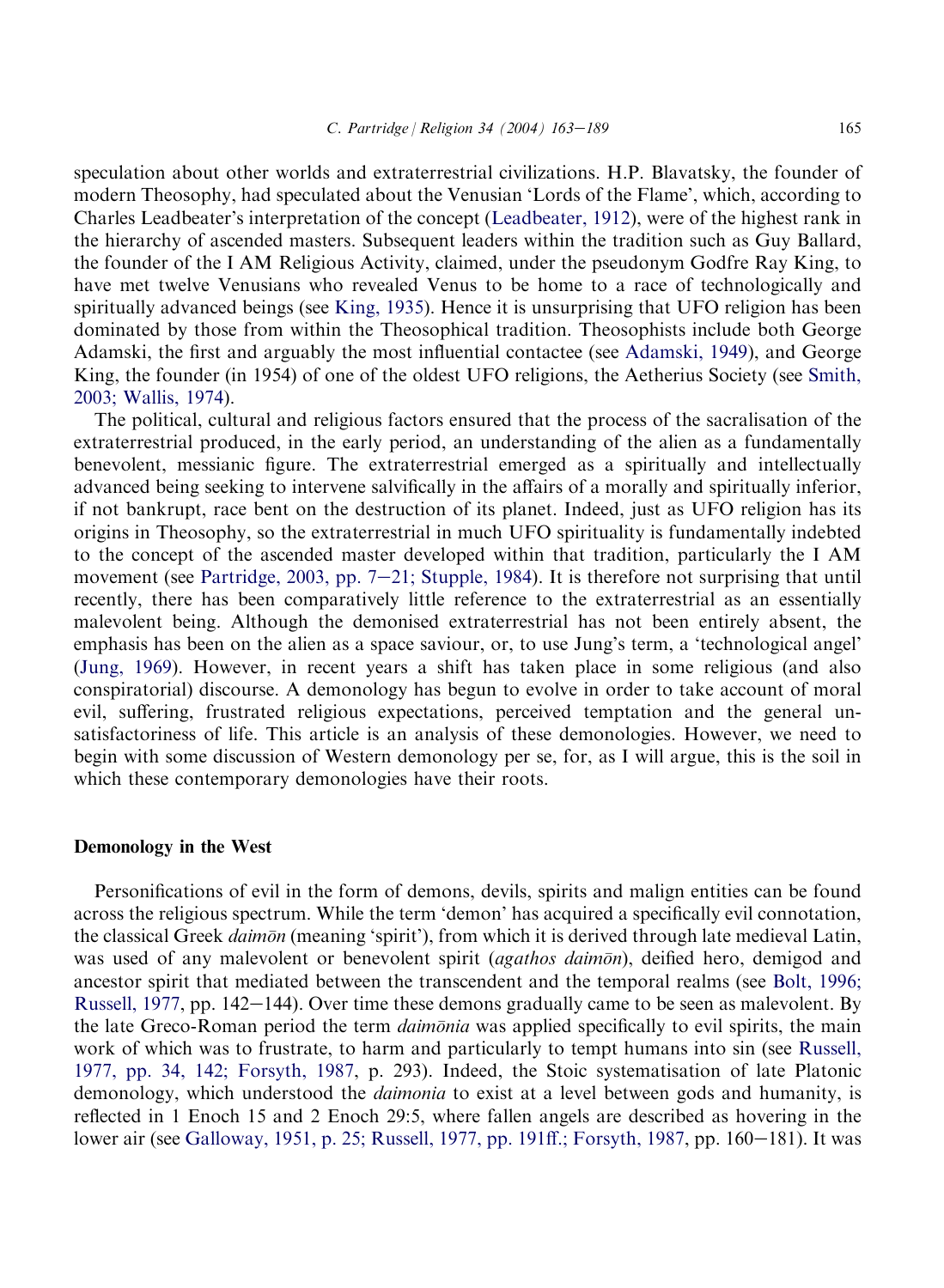this understanding of the term *daimonium* that was adopted in the Septuagint, the New Testament and the early Church.

Although reference to demons can be found in the Hebrew Bible—for example, Aza'zel (Lev. 16:8-10; see [Russell, 1977, pp. 176, 191, 206; Forsyth, 1987,](#page-25-0) p. 178), lîlîth (Isa. 34:14; see [Trachtenberg, 1970, pp. 28, 36](#page-26-0)–37; Russell, 1977, p. 215; Lurker, 1987, p. 207), the *shedûm*, to whom people sacrificed their sons and their daughters (Ps. 106:37; see [Trachtenberg, 1970](#page-26-0), p. 27), and, of course, the Satan figure (1 Chron. 21; Job 1, 2; 1 Zech. 3.1; see [Nielsen, 1998; Forsyth,](#page-25-0) [1987](#page-25-0), pp.  $107-123$ —and while some of the basic characteristics of a good—evil dualism can be traced back to Iranian Zoroastrianism (see [Russell, 1977](#page-25-0), pp.  $98-121$ ,  $217-220$ ; Boyce's, 1985, pp.  $177-187$ ), it is not until the second and first centuries BCE, during the apocalyptic period, that a sophisticated demonology began to evolve within Jewish theology. As Jewish apocalyptic demonology developed, demons were increasingly understood to interfere spiritually with humans, tempting them into sin and thereby disrupting their relationship with God (see [Russell,](#page-25-0) [1977](#page-25-0), pp. 191ff.). The *daimonia* sought to deceive humans with false revelations, to pervert true divine revelation and to confuse. More significantly, there evolved the notion of a unitary concept of evil. There was a 'movement of thought away from the explanation of evil in terms of numerous capricious spirits operating at random, towards an explanation in terms of a hierarchy or unified body of evil [which] reaches its climax in the New Testament' [\(Ling, 1961,](#page-25-0) p. 9). Jeffrey Burton Russell has even argued that Satan is 'the malignant, destructive aspect of Yahweh ... subtracted from him and ascribed to a different spiritual power' [\(Russell, 1977](#page-25-0), p. 183). Apocalyptic writers developed the idea of the Devil as 'a spiritual being personifying the origin and essence of evil' and as the leader of the demonised 'Watcher angels' [\(Russell, 1977](#page-25-0), p. 188). Certainly, in the Hebrew Bible Satan is not the demonic figure that he becomes in apocalyptic

literature (see [Kluger, 1967](#page-24-0)). Indeed, Satan is one of the 'members of the court of heaven', one of the bene'elohum, a 'son of God' (Job 1:6). The Book of Job in particular describes Satan as a being who works closely with Yahweh as his agent in the testing of Job (see [Nielson, 1998,](#page-25-0) pp.  $59-105$ ). According to Russell, Satan as a son of God has his origins in Canaanite religion:

In Canaan these 'sons' are gods, manifestations of the divine principle. Clearly, the original idea in Hebrew religion was that Yahweh was surrounded by a pantheon comparable to that of Zeus or Wotan. The idea of a pantheon was displeasing to strict monotheism, and the banim (bene ha'elohim) became shadowy figures. Yet they retained an important function of separating the evil aspect of the divine nature from the good. ([Russell, 1977,](#page-25-0) p. 184)

Kirsten Nielsen explains the relationship between God and Satan more literally in terms of father and son:

At the beginning father and son are together, but at a certain time their paths separate. Satan in the book of Job [is] the son of God who for some time roamed the earth. He lived among the other sons of God, close to his father. There is nothing to indicate that he was denied this position after he had tested Job, neither was there a revolt against his father or any fall from the heavenly to the earthly. ([Nielsen, 1998](#page-25-0), p. 156)

Only in later Jewish legend do we find Satan banished from heaven.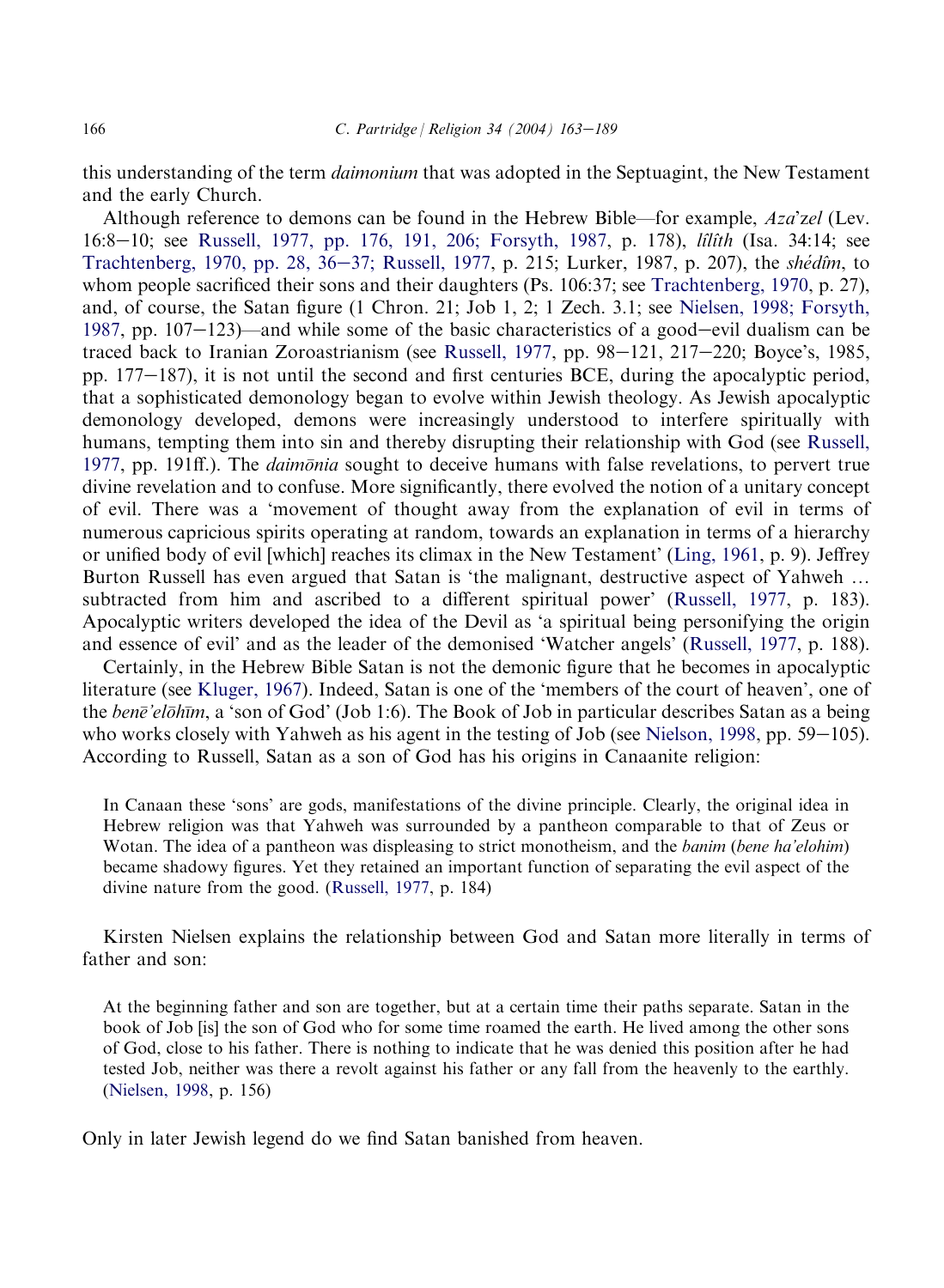Of particular interest to later apocalyptic writers as well as to contemporary UFO religionists is Genesis 6:1-4, which describes the *bene'elohum* descending to earth and having sexual relations with human women, the progeny of which was a race of giants known as the *nephilim*:

When men began to multiply on the face of the ground, and daughters were born to them, the sons of God saw that the daughters of men were fair; and they took to wife such of them as they chose. Then the Lord said, 'My spirit shall not abide in man for ever, for he is flesh, but his days shall be a hundred and twenty years.' The Nephilim were on the earth in those days, and also afterward, when the sons of God came in to the daughters of men, and they bore children to them. These were the mighty men that were of old, the men of renown. The Lord saw that the wickedness of man was great in the earth, and that every imagination of the thoughts of his heart was only evil continually. (Gen.  $6:1-4$ )

Tracing this story back to Canaanite mythology, Claus Westermann argues that it belongs to a distinct cycle of relatively common narratives that deal with the sexual union of deities and humans (see [Westermann, 1994,](#page-26-0) p. 369). While there is much scholarly debate as to the meaning of 'sons of God' in Genesis 6 (see [Clines, 1996; Nielsen, 1998, pp. 156](#page-23-0)–183; Russell, 1977, pp. 174 [ff.; Westermann, 1994,](#page-23-0) pp. 371-372), the oldest and most common interpretation within the Christian tradition is, perhaps not surprisingly, angels. Because of the particular baggage that that term carries, Gordon Wenham prefers the more ambiguous term 'spirit', recognising that such 'sons of the gods' may be benevolent or malevolent [\(Wenham, 1987](#page-26-0), p. 140). Less convincing are the arguments of those like Umberto Cassuto, who insists that the term should be interpreted as 'angels of a degraded type' [\(Westermann, 1994,](#page-26-0) p. 372). This understanding simply reflects postapocalyptic Christian interpretations. Justin Martyr, for example, is very clear that they were in fact 'fallen angels' and that demons are the product of their unnatural union with human women (see [Kelly, 1977](#page-24-0), p. 167). Martin Luther reiterates the early Christian belief that the 'sons of the gods' are fallen angels and the *nephilim* demons (see [Luther, 1955](#page-25-0), pp. 10–12). These views are clearly influenced by apocalyptic speculation.

One of the most influential early apocalyptic accounts of the fall of the  $ben\bar{e}'e l\bar{o}h\bar{u}m$  and their nephīlīm progeny appears in 1 Enoch. Where in Genesis it is not clear that these beings are particularly evil, in the apocalyptic literature they reveal their evil nature in their lust for human women. Referred to as 'the Watcher angels', 1 Enoch also identifies their leader, Semyaz (1 En.6:3):

The decision takes the form of a conspiracy, in which they enter into a mutual obligation under the leadership of Semyaz. Their leader is well aware that their plan is contrary to God's will. He therefore wishes them to undertake a mutual obligation, so that the others do not suddenly abandon the plan and leave him on his own, and 'I alone will become responsible for this great sin'. Then all 200 angels take an oath to stand together as concerns responsibility, and they descend to the summit of Mount Hermon, divided into units of ten, each with its leader, as if they were about to embark on a campaign of war. ([Nielsen, 1998,](#page-25-0) p. 161)

We are told that, having had sexual intercourse with human women, the 'angels' teach them magic charms and incantations—a point which has not gone unnoticed by those in Christian history who seek to construct a demonology of the witch. We are told that the offspring of the  $n eph<sub>u</sub>$  m/m, who were a race of giants, eat all the food gathered by humans, leaving them to starve,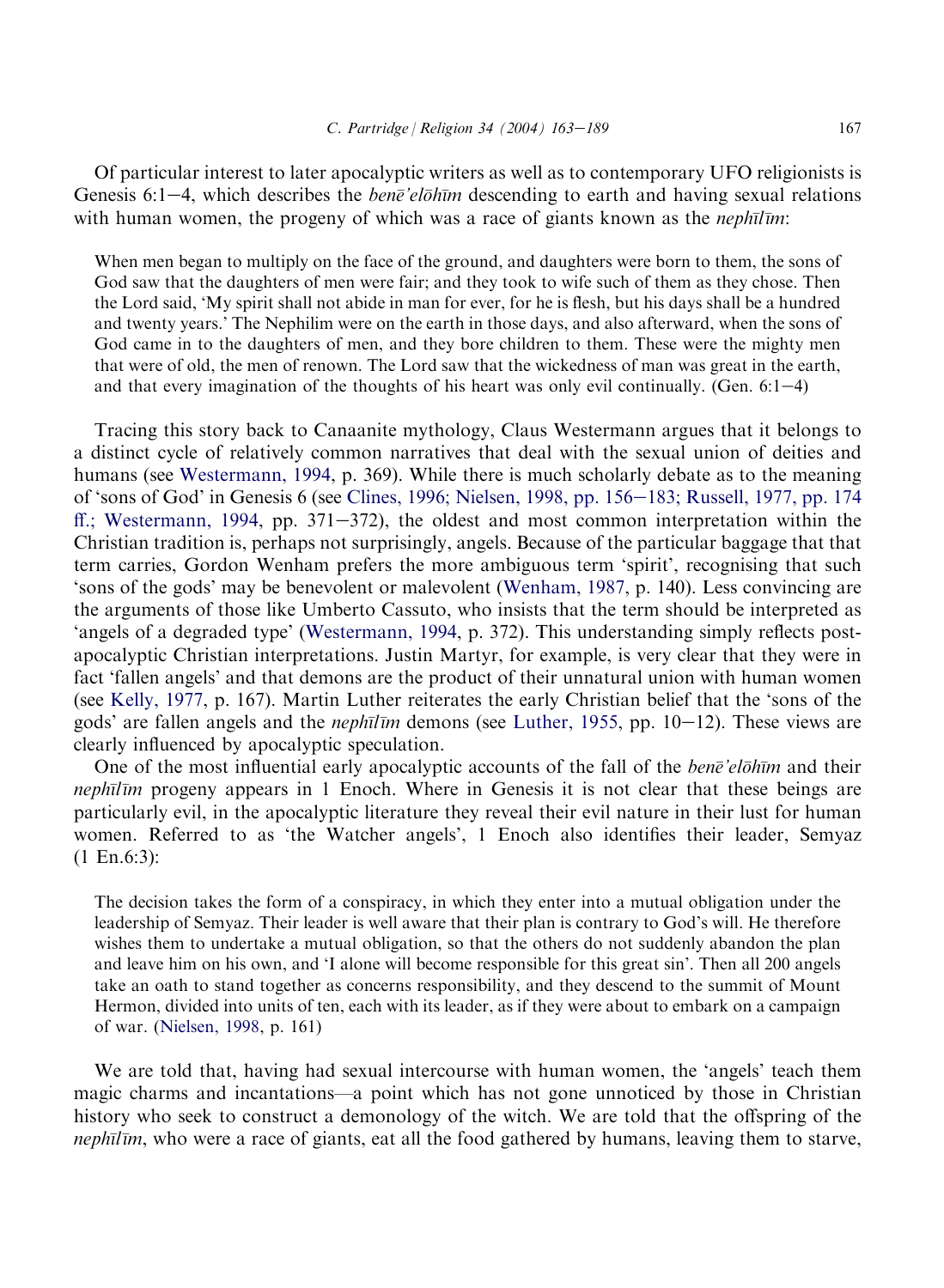and eventually to turn on the humans themselves in a cannibalistic rampage. Furthermore, Azazel, one of the Watchers, who is later identified with Satan (see [Russell, 1977,](#page-25-0) p. 206), teaches humans to make weapons of war and introduces them to jewellery, costly gems and dyes, all of which lead to greed, violence and vanity. Eventually, God responds by sending the four archangels—Michael, Uriel, Raphael and Gabriel—to slay the giants, although their malign spirits remain to 'afflict, oppress, destroy, attack, do battle, and work destruction on earth' (1 En.15:1). Raphael is also instructed to bind Azazel and to cast him into an outer darkness, where he is to remain until the day of judgment, when he shall be 'sent into the fire'  $(1 \text{ En } 10:5-7)$ .

It is also in the apocalyptic writings that we see pride ascribed to the Devil. Enoch applies Isaiah's satirical song about the King of Babylon—the 'bright morning star' now 'fallen from heaven' (Isa.14:12-15)—to Satan, who has been cast out because of the sin of pride. (Hence he acquired the name Lucifer—meaning 'light-bearer—a name used of the morning star.) The distance between God and the Devil gradually widens in apocalyptic literature. No longer is Satan God's agent in the world, accusing and harming humans with divine permission. Apocalyptic developments push towards a dualism in which God is wholly dissociated from evil, which is now exclusively the Devil's business. 'The Lord is closely associated with ethical good, and the Devil with ethical evil. The Devil is the personification of sin, and he commands at his right and left hands the spirits of wrath, hatred and lying. He is lord of fornication, war, bloodshed, exile, death, panic and destruction. He tempts humankind into error. He rules over the souls of the wicked' (Russell,  $1977$ , pp.  $209-211$ ).

While in later Jewish thought, as Joshua Trachtenberg comments, the Devil 'never played a very prominent role as a distinct personality', being 'little more than an allegory, whose moral was the prevalence of sin' ([Trachtenberg, 1943,](#page-26-0) p. 19), in Christianity his role was much greater. The apocalyptic writings provide substantial foundations for the construction of a complex demonology. All the key themes, from the sexual sin of the *bene'elohim* to the pride of Lucifer, from the imprisonment of demons beneath the earth in the pit (or in the 'lower atmosphere') to their continuing interference with humans in order to tempt them away from God, and, finally, to their demise 'at the end of the world when the Messiah comes' ([Russell, 1977,](#page-25-0) p. 207; Barrett, 1987, pp.  $331-332$ ) are carefully developed in apocalyptic demonology.

Furthermore, apocalyptic demonology is responsible for a shift away from the prophetic insistence on interior human responsibility for one's own sin to an exterior source *other than* God. Jewish apocalyptic provides a way of explaining human evil which does not require God as its source, and yet, which does not need to explain any ills that befall individuals as the consequence of sin. This becomes a central theme in Christian demonology. As Bernard McGinn's history the Antichrist shows, although there is an external-internal polarity throughout Christian history, more attention is given to the notion of an external foe (see McGinn, 1994, p. 4). Indeed, although many Christian thinkers, certainly in the modern period, have tended to focus on the interior nature of evil, the perennial human fascination with an objective source of evil still persists. Certainly central to much early and medieval Christian theology was the belief that, although all are responsible for their own sins, they are also continually subject to the advances and corruption of personal demons—all of which operate as the agents of Satan. This view is, again, clear in the theology of Justin, for whom devils and demons were understood to be 'swarming everywhere [obsessing] men's souls and bodies, infecting them with vice and corruption' ([Kelly, 1977,](#page-24-0) p. 167; see Justin, in [Stevenson, 1987,](#page-25-0) p. 60). Likewise the Desert Fathers, whose influence continued throughout the Middle Ages, believed that hordes of malign demons populated the world, taking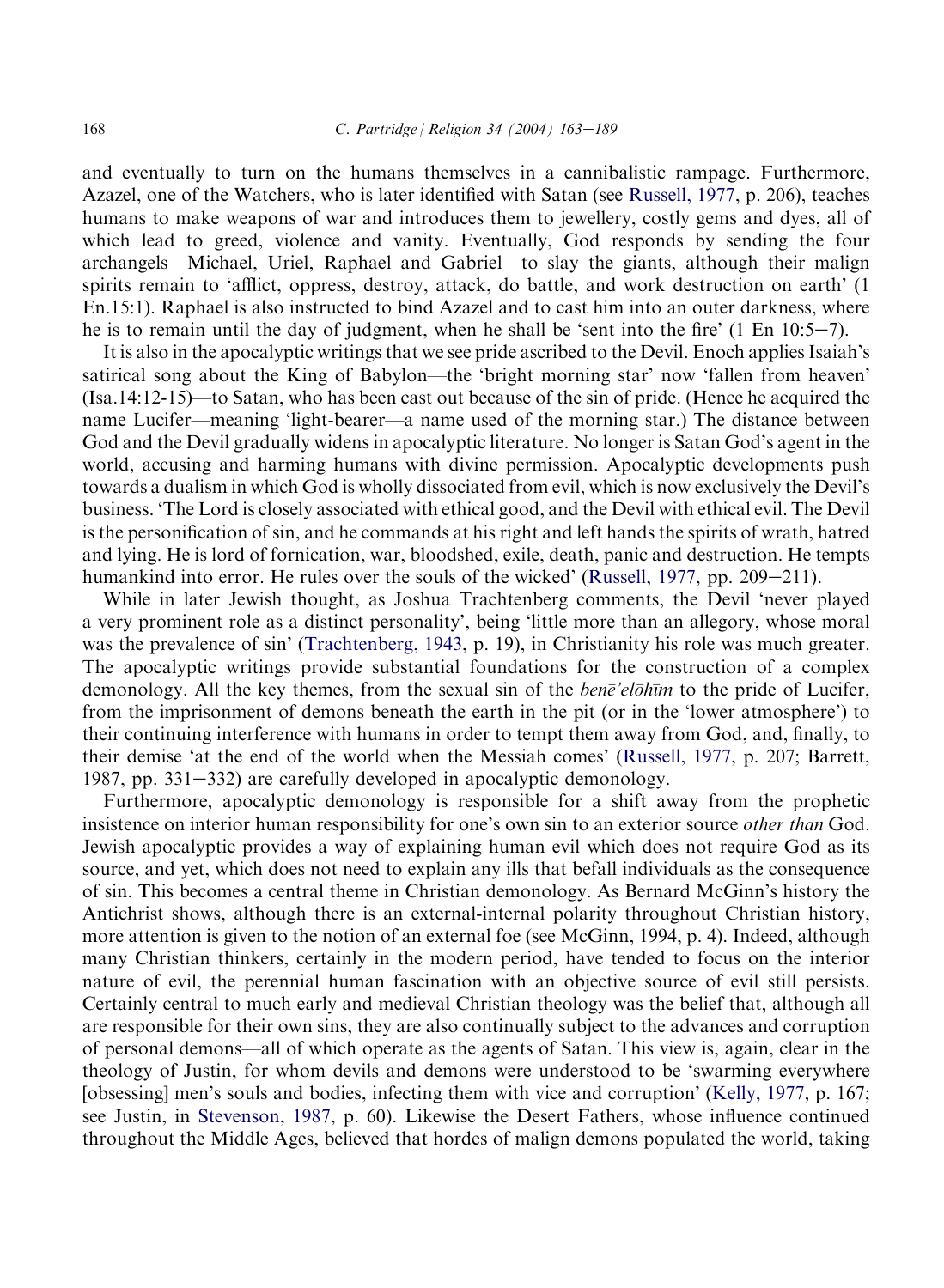every opportunity both to *obsess* human beings—to attack and influence them from without—and to possess some unfortunate individuals—as Augustine puts it, to 'inhabit their bodies' and seize them from within ([Augustine, 1945](#page-23-0), p. 326). According to Athanasius' Life of Antony, Antony, believing the desert to be the abode of demons,<sup>2</sup> went there 'to do battle with the powers of evil' (see [Russell, 1981](#page-25-0), pp. 172–177). Alone in the desert, he was 'attacked by demons, who tried various devices to distract him from the holy life' ([Hall, 1991](#page-24-0), p. 174). However, again, while all manner of harm to humans and animals, as well as natural disasters, were understood to be the result of demonic activity, a demon's ultimate aim was to corrupt the soul, to tempt, and to disrupt a person's relationship with God. Temptation is, as one theologian put it, 'the invasion of Satan's power into the world of creation. [It is] seduction, leading astray' ([Bonhoeffer, 1955](#page-23-0), p. 24).

Early christians opocalypticism, shaped by that of Jewish apocalypticism, has determined the nature of western demonology, fundamentally distinguishing it from that of pagan religions (see [Jones and Pennick, 1995](#page-24-0), p. 60). Of particular significance is the clear understanding that 'Satan embodies the ultimate truth behind the profuse demonology of popular thought' [\(Ling, 1961](#page-25-0), p. 12). This view led to the incorporation of folk beliefs into a systematic demonology. For example, Karen Louise Jolly notes in her study of popular religion in tenth- and eleventh-century England, that 'Amoral creatures such as elves were gradually "demonised" to fit the Good-evil paradigm of the Christian moral universe. This process enhanced their similarity to demons. Their invisibility, their malicious attacks, and the need to ''charm'' them away all took on new meaning in Christian eyes so that elves began to resemble the fallen angels who seek to inflict internal and permanent harm on humans and their works, demons for Christian ritual to exorcise' [\(Jolly, 1996,](#page-24-0) p. 136). Individual events and disturbances experienced on the plane of history are on the one hand understood as particularised demonic activity and on the other hand are projected into eternity, being fundamentally related to cosmic principalities and powers and the Satanic attempt to thwart God's ultimate, salvific purpose.

As demonology evolved through the Middle Ages, and as is clearly evident in Heinrich Kramer's influential witch-hunter's manual of 1487, the Malleus Maleficarum, it focused increasingly on obsession, possession and demonic alliances with humans (see [Bailey, 2003](#page-23-0), which focuses on the medieval Dominican theologian Johannes Nider, whose demonology greatly influenced Kramer). As well as being the source of evil, as Jean La Fontaine comments, 'Satan and his demons were believed to have human allies and servants. One of the ways in which devils, or the Devil, were believed to associate with human beings was in lending them extra-human powers to perform acts that were beyond the range of human beings. By the Middle Ages, learned magicians were suspected of summoning and using demons by their magic in order to exchange their souls for magical powers in Faustian contracts' [\(La Fontaine, 1999](#page-24-0), p. 85; see also [Briggs,](#page-23-0) [1996](#page-23-0), p. 3). Whilst witchcraft is in no sense limited to the West (see [Parrinder, 1963; Bowie, 2000,](#page-25-0) pp.  $219-258$ ), it was only in the Middle Ages that, as Keith Thomas argues, 'a new element was added to the European concept of witchcraft which was to distinguish it from the witch-beliefs of other primitive peoples. This was the notion that the witch owed her powers to having made a deliberate pact with the Devil' [\(Thomas, 1973,](#page-26-0) p. 521).

 $2$  The desert (or wilderness) was commonly understood to be populated by demons. The desert is the abode of Aza'zel (Lev. 16:18) and, of course, is the place where Jesus was led by the Spirit to be tempted by the Devil (Matt. 4:1). See Russell, 1981, pp. 149–185.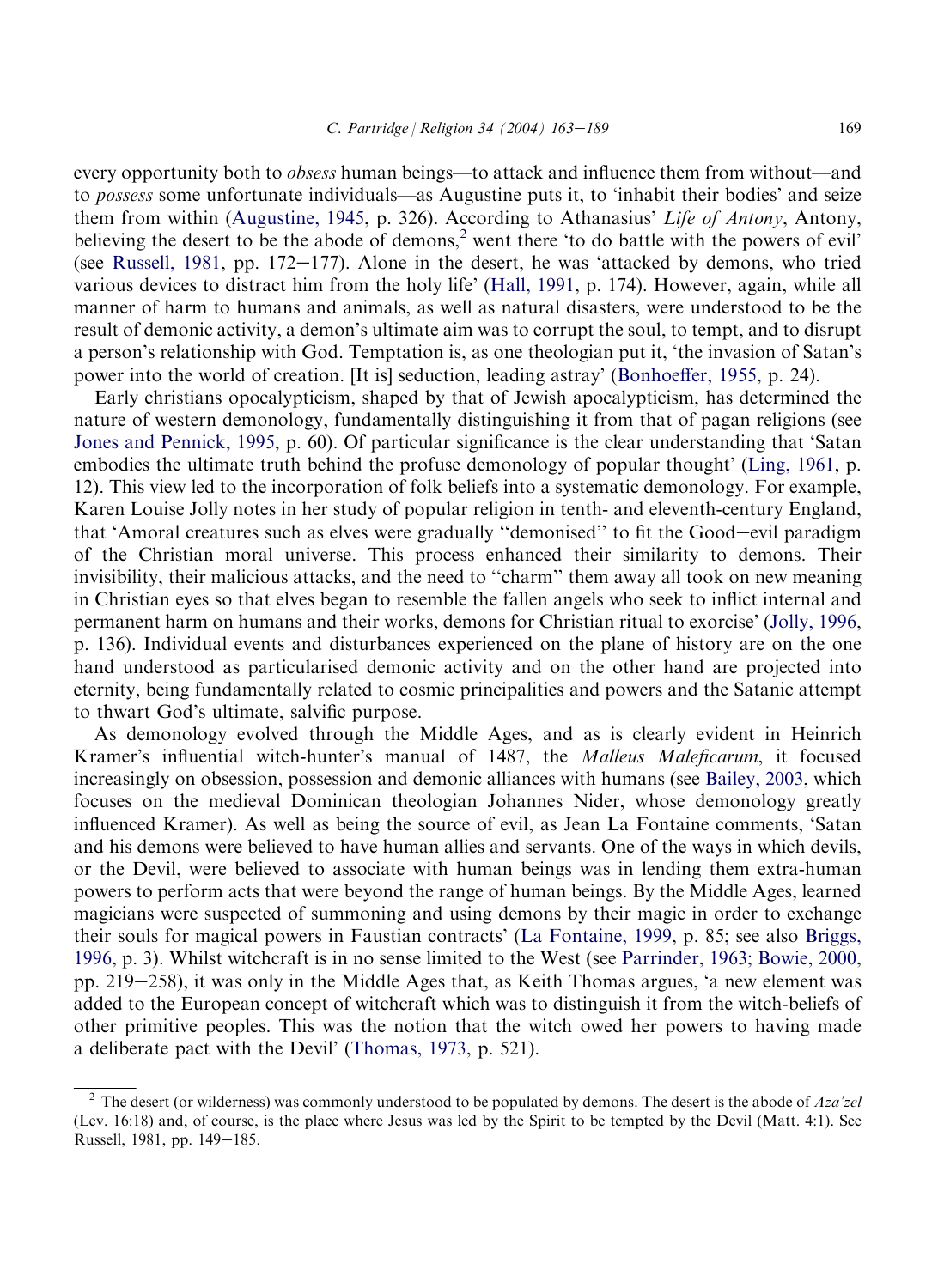In the modern period the belief in demons significantly retreated before the forces of rationalism and empiricism, but it did not disappear, and has not disappeared (see [Russell, 1986](#page-25-0)). Even if demons no longer seemed credible to many, particularly as most of their various works could be explained quite easily by modern science and medicine, the belief in Satan has continued.

Of particular note in the modern West has been a series of 'satanic panics' (see [Victor, 1993;](#page-26-0) [Richardson et al., 1991](#page-26-0)). Working explicitly with traditional Christian demonology, in the early 1980s several lines of conspiratorial thought converged (see [Victor, 1993](#page-26-0), p. 8), the result of which was on the one hand graphic claims being made about satanic activity and on the other hand (see [Best, 1991](#page-23-0)) a popular movement which bore more than a passing resemblance to the pre-modern witch craze. It is claimed that

there exists a secret organization, or network, of criminals who worship Satan and who are engaged in the pornography business, forced prostitution, and drug dealing. These criminals also engage in the sexual abuse and torture of children in an effort to brainwash them into becoming life-long Devil worshippers. In their Devil worshipping rituals, these criminals kill and sacrifice infants, and sometimes adults, and commit cannibalism with the body parts. They kidnap children for ritual sacrifice and commit random murders of indigents. They actively try to recruit into their secret groups, teenagers who dabble in occult magic. [\(Victor, 1993](#page-26-0), pp.  $3-4$ )

That many of these themes emerge virtually unchanged in abduction narratives and alien demonologies is significant. If one considers the demonologies within some sections of the Christian community (see, for example, [Wright, 1996](#page-26-0)), the anti-cult world views that have inspired contemporary satanic panics, the supernaturalism of popular culture such as the satanic chic of contemporary heavy metal, (see Baddeley, 1999; Harris, 2000) or, as we will see, the demonisation of the extraterrestrial, it is clear that they are all drawing from a common pool of myths and ideas that can be traced back through the periods of the witch craze and the Middle Ages to early Christian thought and, ultimately, to Jewish apocalypticism.

#### Popular culture, abduction narratives and the technological demon

From Johann Heinrich Füsseli's disturbing painting *The Nightmare* (1782), which depicts an incubus squatting on the stomach of a sleeping woman, to Ridley Scott's *Alien*, modern Western artists, writers and philosophers have drunk deeply from the waters of Christian demonology (see [Frayling, 1996](#page-24-0), p. 6). To take three influential, critically acclaimed films dealing with the subject, Roman Polanski's Rosemary's Baby (1968), William Friedkin's The Exorcist (1973) and Richard Donner's *The Omen* (1976) all explicitly operate within the parameters of Christian demonology. Perhaps the most important of these films, Rosemary's Baby, could almost be a filmic representation of the Malleus. Surprisingly, McGinn provides a very unperceptive review of the film simply fails to recognise the central themes of Western popular demonology. Although he is right to note that 'there is no overt reference to the Antichrist tradition' (McGinn, 1994, p. 272), there is certainly a strong implicit reference in the closing scene. Moreover, Polanski introduces us to a secretive group of individuals in the service of a personal Devil, to abominable satanic rites, to the suicide of a girl who had come into contact with this activity, to sexual intercourse between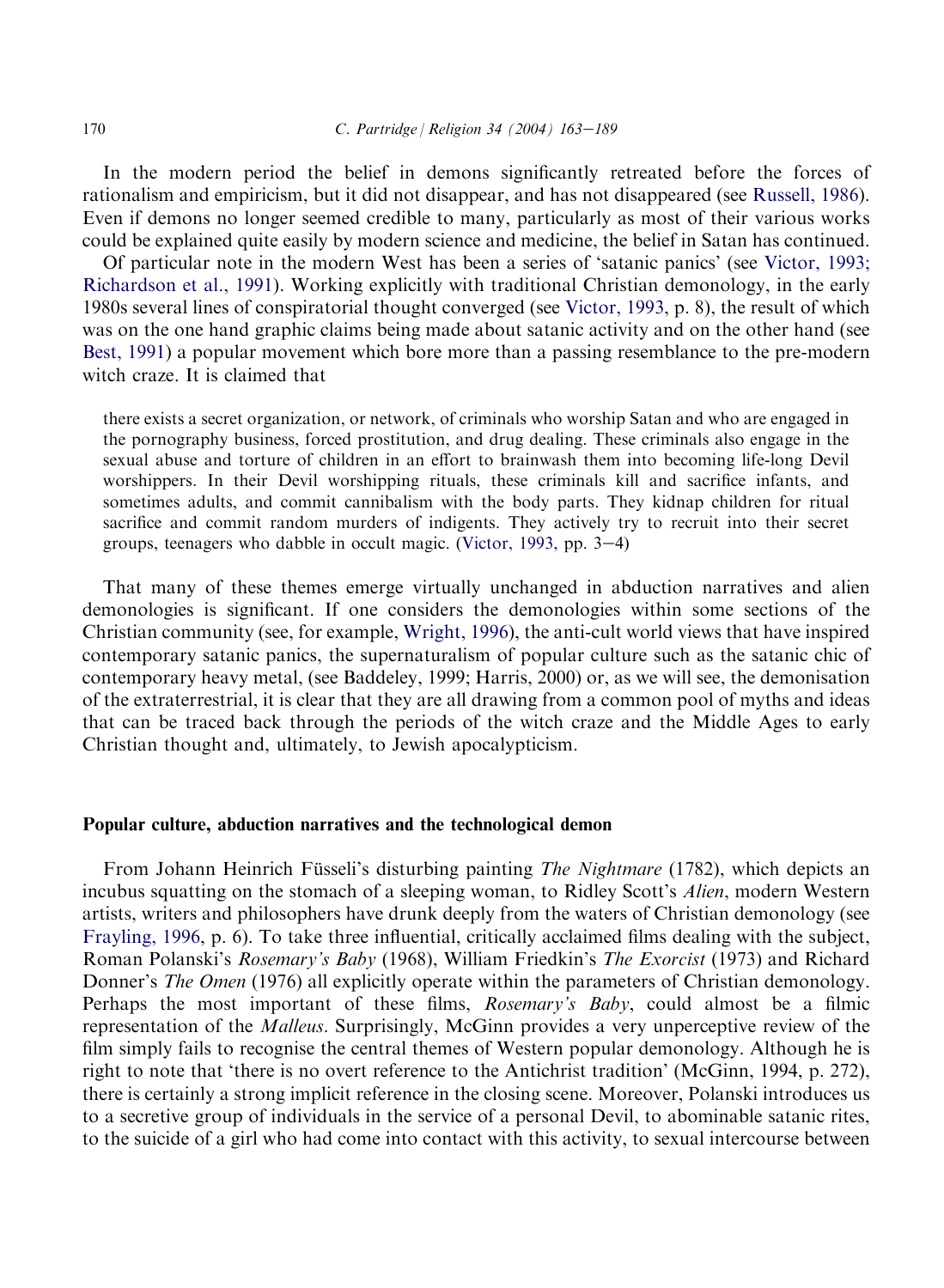an incubus and the sedated Rosemary (Mia Farrow), and finally to the Genesis 6-like product of that union, the demon child. $3$ 

More recently, should one be unfortunate enough to live in Sunnydale, the world view encouraged would not be wholly dissimilar to that of premodern Europe, in that, were it not for Buffy the vampire slayer, demons would swarm, obsess, possess and 'shapeshift' at will (see [Wilcox and Lavery, 2002; Kaveney, 2001](#page-26-0)). There is even an episode, 'Gingerbread', that reflects contemporary satanic panics. Only now, we are told, the demons actually do exist (see [Tonkin,](#page-26-0)  $2001$ , pp. 50–51). As J. Lawton Winslade explains, 'When two young children bearing occult symbols are found murdered, the usually oblivious town goes into uproar and suddenly we've entered the territory of media-frenzied incidents of ''occult crimes''. Even though we later learn the two children are manifestations of an ancient demon . the episode is both amusing and chilling as the mothers of the town (the aptly titled MOO—Mothers Opposed to the Occult) turn on their own children and provoke a literal witchhunt' [\(Winslade, 2002](#page-26-0)).

If the concept of a unifying, personified source of evil still exists in Western Christian theology, the notion that there might also be swarming hordes of demons has generally been abandoned. But not so in popular culture and alien demonologies: like the malevolent extraterrestrials of popular culture—the destructive, megalomaniac Martians of H.G. Wells' The War of the Worlds (1898) or, more recently, Tim Burton's Mars Attacks! (1996) and Roland Emerick's Independence Day (1996)—they swarm like the hordes of hell. Alien demons are, like those that cast out by Jesus, 'legion' (Lk. 8:30). Again, unlike the alien messiahs of much Theosophically-derived UFO religion, and very much like the demons of Christian history, screen aliens are deemed a serious threat to human physical and spiritual well-being and those who think otherwise are deemed misguided and naïve. Indeed, *Mars Attacks!* bluntly ridicules the belief that aliens might be benevolent beings with a concern for the environment and the spiritual welfare of humanity. Not only is the welcoming party, accompanied by starry-eyed 'new agers', quickly reduced to carnage by the visitors from space, but a few seconds after the dove of peace is poetically released from the hands of an enthusiastic idealist, it is reduced to smouldering, charred flesh by an alien ray gun.

The career of the demonic alien, however, was launched a century before *Mars Attacks!* H.G. Wells' Martians quickly captured the public imagination and went on to dominate popular culture:

The influence and appeal of [*The War of the Worlds*] are apparent not only in its many editions and in the well-known effect of the radio play adaptation in 1938, but also in innumerable imitations that have followed in the century since. As Arthur C. Clarke has written, the Menace from Space was virtually unknown before Wells but has come all too common since. ([Dick, 1998](#page-23-0), p. 112)

Although the alien messiah makes a brief appearance, particularly during the 1970s (see [Ruppersberg, 1987\)](#page-25-0), when 'a series of extremely popular science fiction movies featured extraterrestrials that are gentle, polite, wise, and above all, benevolent [ possessing] a near saintly tolerance for human weakness and blundering' ([Brain, 1983,](#page-23-0) p. 218), this appearance was not to last. The premises of the alien messiah films were spectacularly overturned in 1979 by Ridley

<sup>&</sup>lt;sup>3</sup> As his consultant for the film, Polanski appointed Anton LaVey, the founder, in 1966, of the Church of Satan and the author of several influential Satanist texts, notably The Satanic Bible (LaVey, 1969).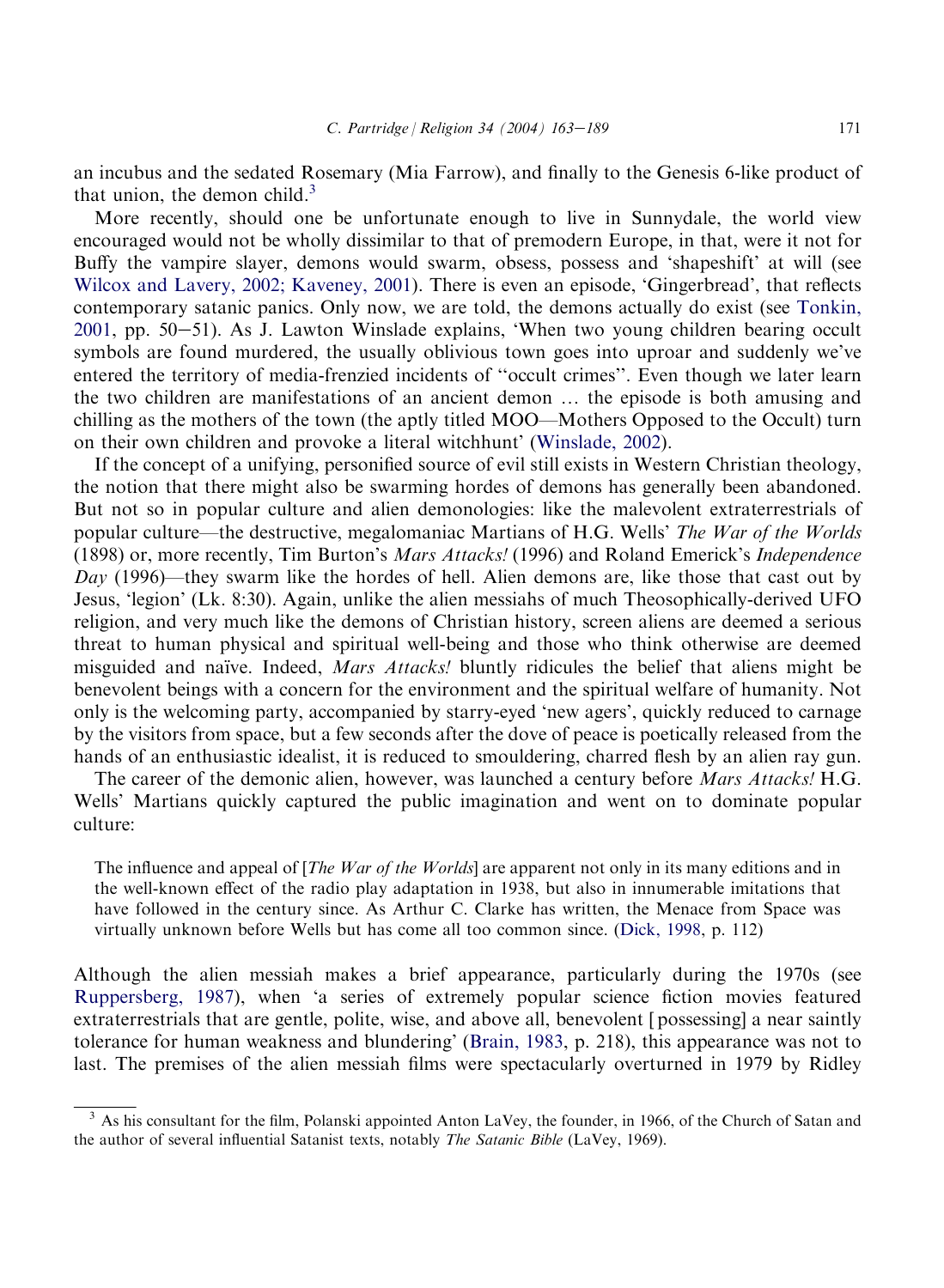Scott's *Alien*. Standing in contrast to Steven Spielberg's ET (1977) and John Carpenter's slightly later *Starman* (1984), it mirrors emerging concerns about alien hostility, concerns which were fundamentally linked, in the 1970s, to stories of abductions. Beginning in the early 1970s there was an exponential rise in reports of abductions (see [Whitmore, 2000,](#page-26-0) p. 1), many of which included, like the accounts of demonic activity, 'copulation and general mischievous sexual encounters with aliens' [\(Bartholomew and Howard, 1998,](#page-23-0) p. 264) as well as horrific exploratory extraterrestrial surgery and viewing the disturbing results of reproductive experimentation, including alien-human hybrid babies. Like Rosemary's satanic baby and the children in the Village of the Damned (1960/1995<sup>4</sup>), these hybrid infants were a threat (see [Jacobs, 1999,](#page-24-0) p.  $128-184$ ). *Alien* powerfully reflects concerns about sexual interference and reproduction when a man is effectively raped by an extraterrestrial and later gives birth to the malign offspring through his chest. The demonised alien then quickly grows and becomes a predatory threat as, like the *nephilim*, demons tend to. In Norman J. Warren's obscure film *Inseminoid* (1981), a woman is raped, becomes a cannibal, and gives birth to predatory, vampiric, alien twins. These alien offspring are essentially space *nephilim*, technological demons with appetites and habits reminiscent of the mythic forebears.

Although only attracting widespread fascination in the 1970s, this popular concern with alien abduction can be traced back to 1966, when John Lear published a series of articles on UFOs in the *Saturday Review* that brought to public attention the disturbing experiences of Barney and Betty Hill, who claimed that they had been abducted by aliens in 1961. There followed the publication of a book by Lear's co-editor at the *Saturday Review*, John Fuller. Fuller's widely read book, The Interrupted Journey (1987 [1st ed. 1966]), together with a TV film of the same name, provided 'the model for the more sinister narratives which have come to dominate abduction literature' ([Lavery et al., 1996,](#page-25-0) p. 8; see [Matheson, 1998,](#page-25-0) pp.  $47-76$ ). As Elaine Showalter has noted, it is likely that the Hills' experience 'incorporated imagery from a movie, Invaders From Mars (1953), and TV programs about space aliens' [\(Showalter, 1997](#page-25-0), p. 191). That the malevolent aliens of science fiction found their way into the Hills' abduction story is interesting, in that, over time, their own account generated a wave of interest that contributed to the return of the malevolent alien in late-1970s popular culture. It is by now hard to imagine the screen alien as anything other than malign. Indeed, the experiences reported by the Hills and narrative elements from *Invaders From Mars*, which include sexual interference, gynaecological testing, the taking of sperm samples, the placing of implants in the necks of humans and subsequent changes in abductees' personalities, are all central to later portrayals of the alien in both popular culture and abduction literature (see, for example, [Jacobs, 1999,](#page-24-0) p. 92; [Strieber,](#page-25-0) [1988](#page-25-0), p. 30; Hopkins, 1981; Hopkins, 1987; Whitmore, 1995).

Just as comparisons have been made with Western fairies and demons (see [Purkiss, 2000](#page-25-0), pp.  $15-17$ ), so also comparisons have been made between fairies and alien abductions (see Vallée, [1969; Purkiss, 2000,](#page-26-0) pp. 317 $-322$ ). Diane Purkiss argues that,

the similarities are most likely to be the result of common feelings. We might say that the fears and desires evoked and managed by such stories are so powerful that they have to have an outlet, and once fairies become too tame for such wild feelings, a new bogey has to be invented. We might

<sup>4</sup> Remade in 1995 by John Carpenter, The Village of the Damned is based on John Wyndham's The Midwich Cuckoos.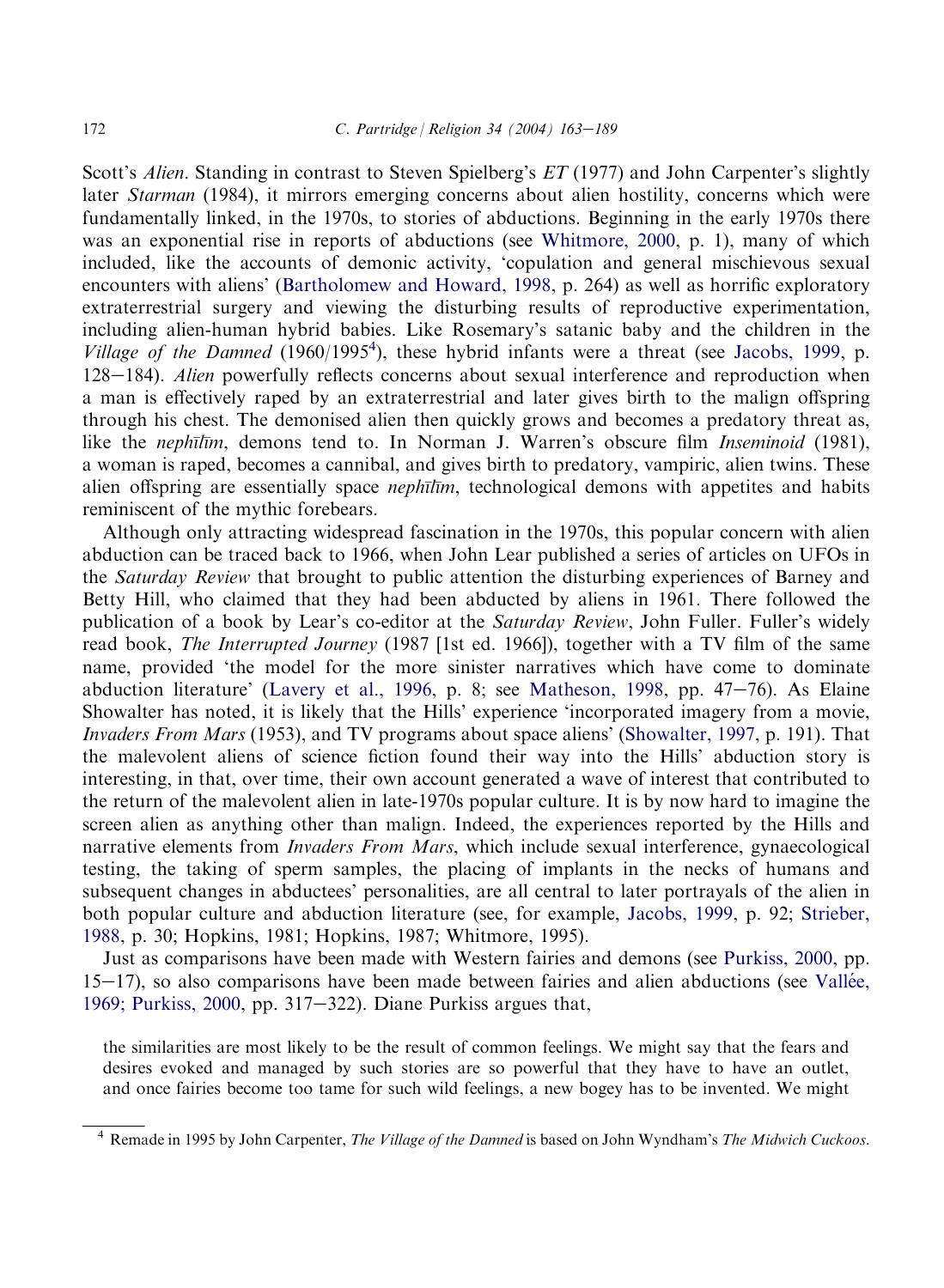add that fairies always came from an unknown that was both raw nature and vanished civilization a rath in a wood, a graveyard. Now on earth there are no unknowns, no terra incognitae. But there are still the stars. And there are no civilizations about which we know nothing except the silence of what they built. But beyond the solar system, who can know? The unknown is necessary for stories; its silence is what lets them be heard. In space, everyone can hear you scream. What alien stories do show—loud and clear—is that we need something to scream about. ([Purkiss, 2000, p. 320](#page-25-0)).

That which gets us screaming the loudest is that which we fear the most. The alien that is simply an organic blob is laughable—*The Blob* (1958/1988). The extraterrestrial that is unrecognisable green slime is derisory—*Inseminoid/Horror Planet* (1981). But the malign personal being, which is amoral, humanoid and demonic and which carries with it a history of diabolical baggage, is worth screaming about.

The malevolent alien in both popular culture and abduction narratives owes much to the history of Christian demonology. The alien as technological demon is popular because it seems plausible, seems plausible because it seems familiar, and seems familiar because it has been constructed from Western demonology.

#### Demonising the extraterrestrial in religious discourse

Bearing in mind that malevolent alien in both popular culture and abduction narratives owes so much to the history of Christian demonology, it is not surprising that those sections of the Christian community most vulnerable to satanic panics understand the extraterrestrial to be, quite literally, a demonic manifestation. As Ted Peters notes, 'During the decade of the 1970s numerous magazine articles and books appeared that dramatically challenged the alleged existence of UFOs and depicted the entire phenomenon as a Satanic plot' ([Peters, 1995](#page-25-0), pp.  $197-198$ ). As with the demonisation of elves in late Saxon England, so extraterrestrials have been demonised in order to fit the good-evil dualism of the Christian world view. William Alnor, for example, makes the following statement: 'I believe UFOs are real, but they represent a demonic delusion from the other side. I also believe that some of the flying vehicles they allegedly arrive in may be the work of fallen angels; they are not physical, but they are very real' (Alnor, 1998, p. 160). Randall Baer insists that 'there is a profoundly potent force behind whatever the UFOs really are. That force is definitely demonic in nature and has extraordinary brainwashing effects on people' ([Baer, 1989](#page-23-0), p. 109). Douglas Groothuis, operating with a similar hermeneutic of suspicion, writes: 'Christians should reinterpret [extraterrestrials] as very possibly the malevolent masquerading of some very low demonic beings and monsters' [\(Groothuis, 1988](#page-24-0), p. 31). Reflecting a key theme of Christian demonology, the purpose of these space demons, writes Frank Allnutt, 'is to confuse people about the true source of salvation, the Lord Jesus Christ' (quoted in [Peters, 1995](#page-25-0), p. 199). That is to say, continuous with Christian demonology, the principal purpose of the extraterrestrial is to interfere spiritually by tempting persons to look elsewhere for salvation, thereby disrupting their relationship with God.

This spiritualised, Christian interpretation of the extraterrestrial as demon is literally inverted in certain new religious narratives. The spiritual demon is given physical form. Spiritual myths and concepts are understood in terms of physical, extraterrestrial realities. Just as God and his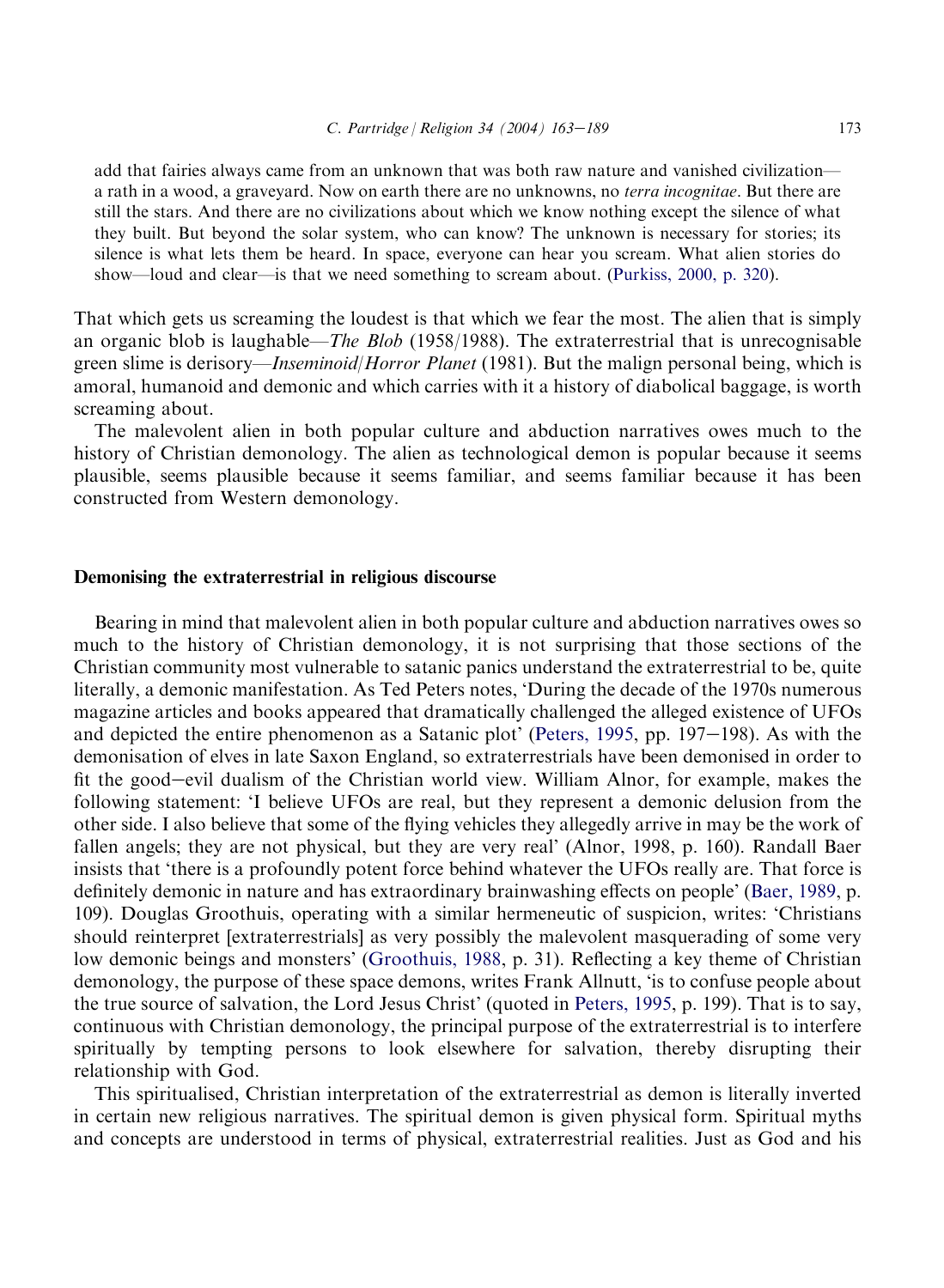angels are understood to be benevolent extraterrestrials, so Satan and his devils are understood to be malevolent extraterrestrials. Consider the following statement made in 1970 by Bob Geyer, the leader of the now-defunct Church of Jesus the Saucerian:

Satan, that old prince of darkness, and his legions of demons, are also beings from other worlds. They came down from another planet. Once, Satan was a member of God's astronauts. He became too greedy and too ambitious. He may have exploited the inhabitants of Earth, or other planets. He may have tricked people into slavery. (Geyer, quoted in [Evans, 1988,](#page-23-0) p. 66)

Complementing a broader soteriology, these demonologies function in much the same way as does Christian demonology. They constitute personifications of a good-evil dualism, in which humanity becomes embroiled. Benevolent extraterrestrials are now understood to protect humanity from malevolent extraterrestrials—'technological demons'. Again, as in Christian demonology, these extraterrestrials are physically violent and sexually interested, but their primary concern, as the adversaries of goodness and truth, is to confound the plans that the benevolent aliens have for humanity. Again, where Jewish apocalyptic thought provided a *spiritual* interpretation of 'the clash of warring forces ... in the earthly, political sphere' ([Ling,](#page-25-0) [1968](#page-25-0), p. 124), in UFO religion that interpretation is inverted. The spiritual hosts and hordes become physical entities battling it out in the celestial sphere.

This dualism, although at heart Christian, is often very clearly articulated in groups which have their roots in the Theosophical tradition. As a member of the Aetherius Society told me, 'We do acknowledge that there are malevolent forces outside the solar system. However, we are protected by benign cosmic intelligences who work ceaselessly on behalf of humanity'. Similarly, this idea is also developed by the Ashtar movement and Unarius, both of which have developed mythologies that betray the influence of Christian demonology. In her books [Project World Evacuation](#page-26-0) (1982) and [Ashtar: A Tribute](#page-26-0) (1985) Tuella (Thelma B. Terrill) explains that, although the space saviours are exercised over the build-up of negative energy on the planet and the potentially catastrophic disruption of the Earth's magnetic field, they have also had to contend with the dark forces of other alien races. She presents 'detailed and complex information concerning the unfolding drama that she believed was playing out in the galaxy. Her work presented an epic narrative of battles between good and evil extraterrestrial forces' [\(Helland, 2003,](#page-24-0) p. 171)—technological 'principalities and powers' (cf. Eph. 6:12).

Even more explicit in this respect is the narrative of The Decline and Destruction of the Orion Empire (1979) by Ruth Norman and the students of Unarius, which is essentially the story of the downfall of Satan, his opposition to the forces of good, and the subsequent fall of humanity, which now needs to be redeemed. The good-evil structure of the narrative has two key players: first, the co-founder of Unarius, Ruth Norman, known to her devotees as Uriel, 'Archangel and Cosmic Visionary', and second, one of her students, known as Antares, who, in a past life, was 'the Fallen Angel, Satan, who had [in this life] come to [Uriel] to redeem himself' ([Tumminia,](#page-26-0) [2003](#page-26-0), p. 68). Although explicitly identified with Satan, in Unariun mythology he is known as Tyrantus, who, prior to his fall, was an advanced being on the planet Aries. Closely adhering to the Christian understanding of the origins of Satan, the narrative begins with a glorious angelic being whose pride leads him to challenge Uriel's authority and thereby to fall. 'After many lifetimes Antares took on the body of Tyrantus, master of the galaxy and commander of doom.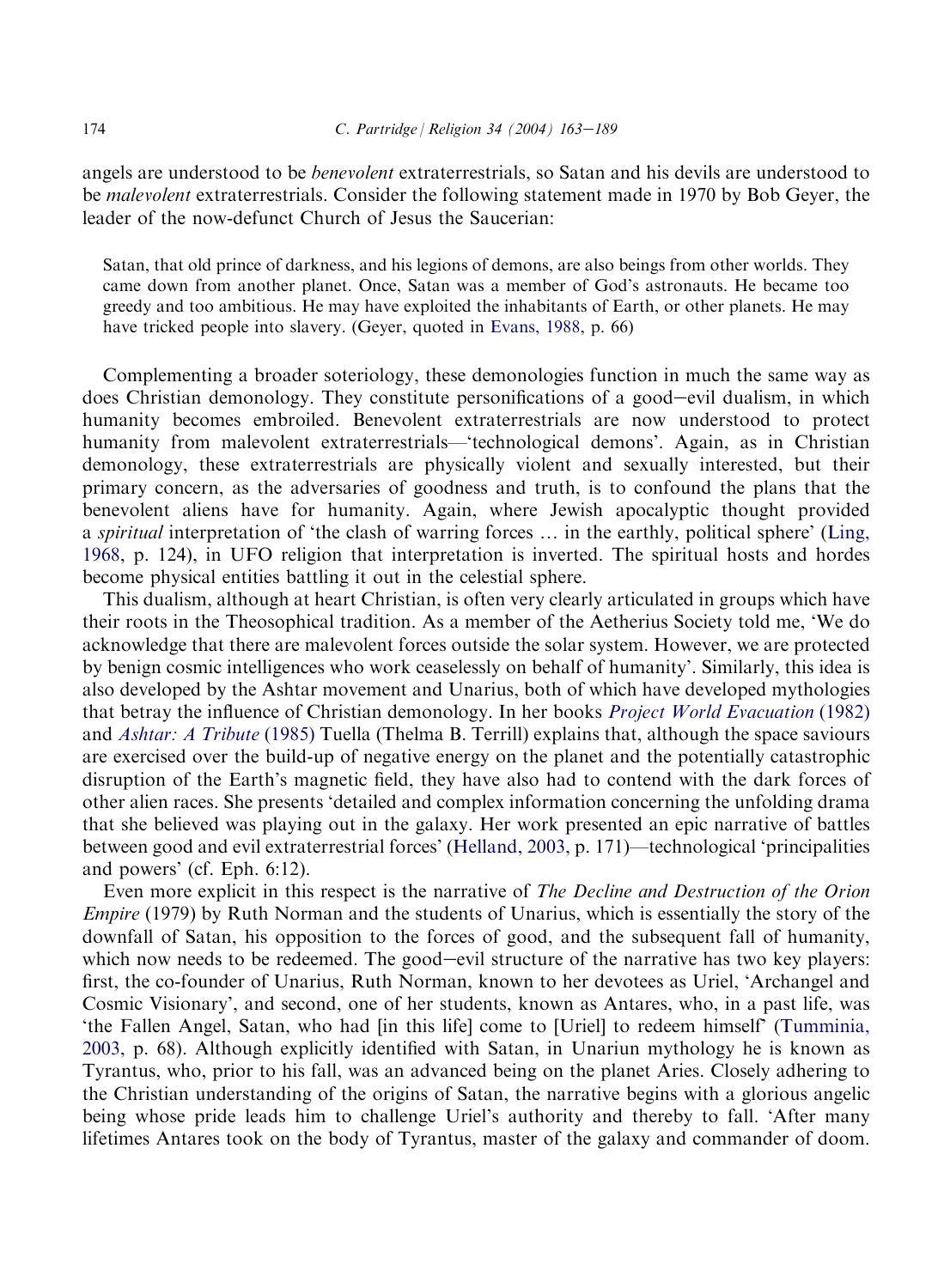Tyrantus waged war on other planets'. Present-day students once resided in the Orion system. It was there they were enlisted to carry out evil deeds for Tyrantus' ([Tumminia and Kirkpatrick, 1995,](#page-26-0) p. 94), including opposition to, even torture of, Uriel for thousands of years. Hence in this lifetime, through devotion to Uriel, they are seeking salvation by 'working out their karma'. However, the principal point as far as we are concerned is that, as Diana Tumminia notes, 'Whether as Satan or Tyrantus (''the Terror of the Orion constellation''), in all the subsequent past life stories that emerged, Antares was cast as Uriel's evil foil' [\(Tumminia, 2003,](#page-26-0) p. 68).

This notion of the evil foil, of course, is useful in that it can be employed to explain failure. For example, the Ashtar movement explained a series of failed prophecies regarding alien intervention as well as the proliferation of extraterrestrial messages that conflicted with the earlier communications of Ashtar, in terms spiritual warfare. As Christopher Helland notes, 'messages and practices from a previous generation, which were thought not to be consistent with current cosmology and communications, were attributed to the interference of negative space beings in the upper atmosphere of the planet' ([Helland, 2003,](#page-24-0) p. 174). This led to the development of a demonology in which 'several young members of Ashtar's training forces had defected and become evil beings'. This, we are told,

occurred decades ago when a group of cadets rebelled from the Ashtar Command and formed their own negative extraterrestrial government. These beings made alliances with 'others of a similar rebellious nature' and began operating upon the 'lowest planes closest to the Earth'. Any messages that had been channelled in the past that contained overly negative information or erroneous dates for landing events were blamed upon these beings. ([Helland, 2003,](#page-24-0) p. 174)

Two groups with strong links to the Theosophical tradition and its associated mythologies thus turn to the Christian tradition for their demonology. As John Saliba has argued, the Unariun concept of God 'is somewhat vague and does not correspond to the Judeo-Christian idea of a personal, creator God' ([Saliba, 2003](#page-25-0), p. 195). But this is not the case with Satan. The space gods may be Theosophical, but the space demons are Christian. Indian-influenced Theosophy simply does not have a developed demonology that can easily be translated into physicalist religion. Whilst there are, of course, demonologies within the Indian religious tradition that could be used, such as that surrounding Mara (the adversary of Gautama Buddha), these demonologies are complex and not well known (see Jayatilleke,  $1975$ , pp.  $256-258$ ). Christian demonology, by contrast, is familiar and plausible.

To sum up thus far, we can identify five important areas of correspondence between UFO beliefs on the one hand and Jewish apocalyptic and Christian demonology on the other: (1) There is a cosmic battle between extraterrestrial principalities and powers. (2) There is a cosmic fall mythology to account for the existence of evil and the absence of love, peace and positive energy. The once great being Antares fell, thereby becoming Tyrantus, and members of Ashtar's training forces defected and became evil beings. (3) These 'fallen' rebel forces are understood to be personified manifestations of evil, the adversaries and would-be usurpers of personified goodness. Hence the 'negative extraterrestrial government' opposing Ashtar looks very much like an updated version of the demonic 'rulers of this present darkness ... the spiritual hosts of wickedness in heavenly places', which oppose God's government in the New Testament (Eph. 6:12). Moreover, the claim that these fallen beings exist on the 'lowest planes closest to the Earth'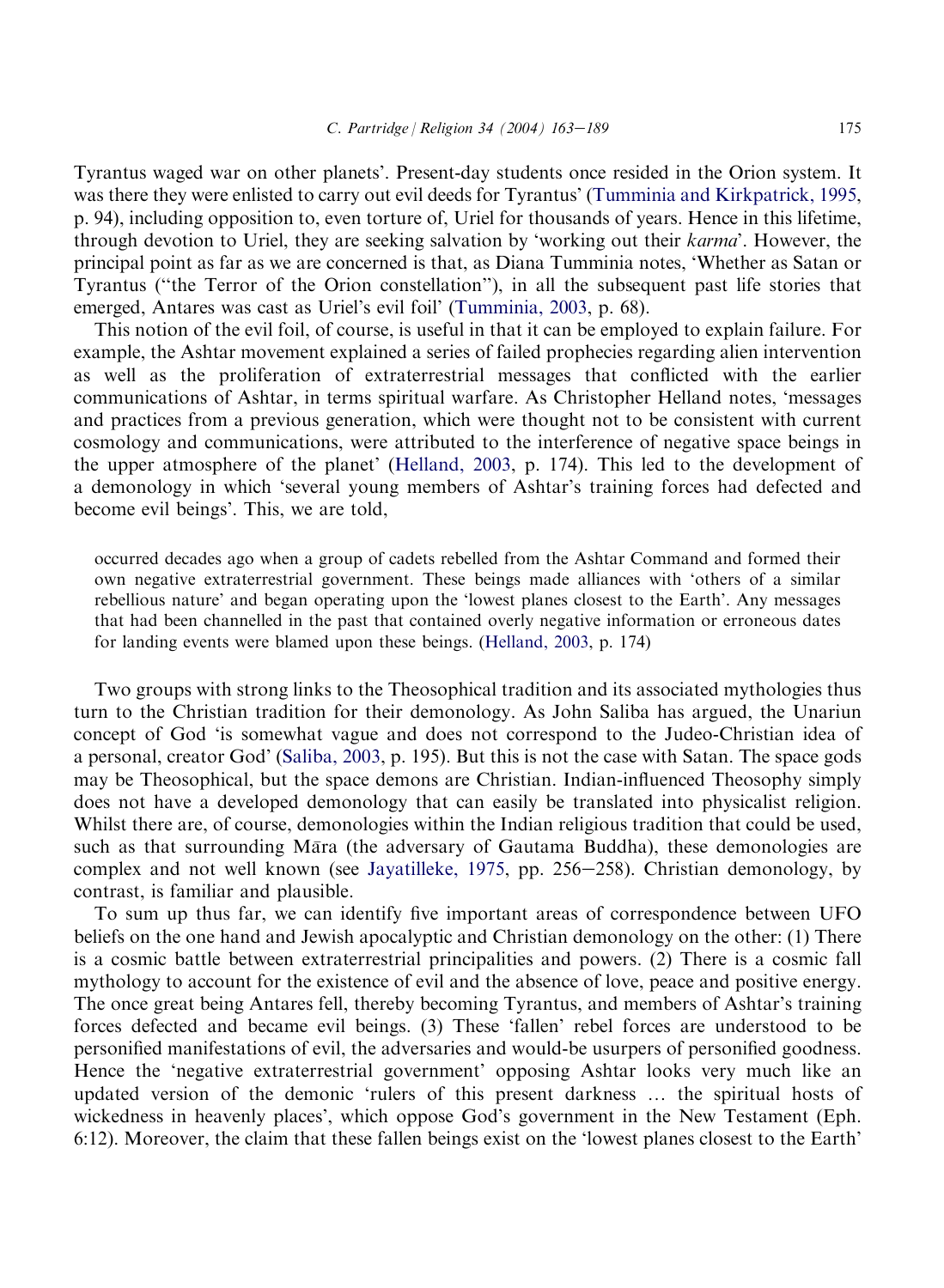comes very close to the Jewish apocalyptic belief that fallen angels hover in the lower air—a belief which subsequently fed into the Christian tradition and Western esotericism. (4) Spiritual problems, disagreements within the group, apostasy and misinformation are all manifestations of 'demonic' interference. (5) Finally, that 'fallen' beings make alliances with 'others of similar rebellious nature' echoes Western ideas concerning witchcraft and Faustian alliances.

Another UFO group that has roots in the Theosophical subculture but that has developed a far more explicit Christian demonology is Heaven's Gate. Drawing very clearly on Christian apocalyptic thought, particularly as found in the Book of Revelation, the 'exit statements' of members who later committed mass suicide make explicit reference to Christian demonology. We are told that there are 'forces against the Level Above Human' which 'distort any truth or reality of what the Kingdom of God is' [\(Chkody, 1999a\)](#page-23-0) and that these are 'the ''Luciferian'' forces in opposition to the Next Level'' [\(Chkody, 1999a\)](#page-23-0). Consequently, the founders of Heaven's Gate, Marshall Herff Applewhite and Bonnie Lu Nettles, also known as 'Ti and Do', 'Bo and Peep', and 'the Two', are given explicit space messiah status, and their mission is understood in terms of opposition to demonic beings, referred to as the 'space aliens' or 'Luciferians'. These demonic space aliens, we are told,

are real and ... use what is termed as 'UFOs'. But their existence has carefully been made into legends or jokes to mask the reality of these physical beings. They have technology more advanced than that of humans, but behaviour that is no better. ...They have the same mammalian and egoistical behaviour that any human must learn to overcome. These 'space aliens' at one time... were in training for service to the Next Level, but through weakness, aborted their opportunity to further their Next Level knowledge (*mind*).... The agenda of these impostors is to distract and tempt those with deposits into their camp. [\(Chkody, 1999b\)](#page-23-0)

Western demonological ideas are conspicuous here. Space aliens are fallen technological angels seeking to tempt humans away from the truth. Indeed, operating with a rigorous dualism, all the knowledge humans have is believed to 'come from two sources ... a) the Next Level—the Kingdom of God and b) the opposition—the Lower Forces—Lucifer, Satan, or the Luciferians and their naïve servants' ([Jnnody, 1999a](#page-24-0)).

The 'deposits' mentioned in the exit statement relate to what is in fact a theology of election in Heaven's Gate teaching, thereby betraying an essentially Reformed soteriology—not surprising in that the founder's personal histories include involvement in Presbyterianism and the Baptist Church.5 As with other UFO religions, so here the human race is believed to be the creation of superior extraterrestrials. Using a mixture of gardening and computing metaphors, Heaven's Gate teaches that humans are beings with free will, placed in this 'earthly garden' to grow spiritually:

The purpose of this creation is to produce new members for the Level Above Human.... New members of the Kingdom of Heaven are born through a metamorphic process which begins when the Level Above Human, or Next Level, 'plants seeds'—places deposits or 'chips' of Next Level mind (mind that comes from the Creator, the Chief of Chiefs, or Most High God—the term you use is not important) into human 'plants'.... A deposit is potentially the *gift of life*, for it contains the

 $5$  Applewhite, the son of a Presbyterian minister, had studied for the ministry, and Nettles, although joining the Houston Theosophical Society later in life, had been brought up as a Baptist.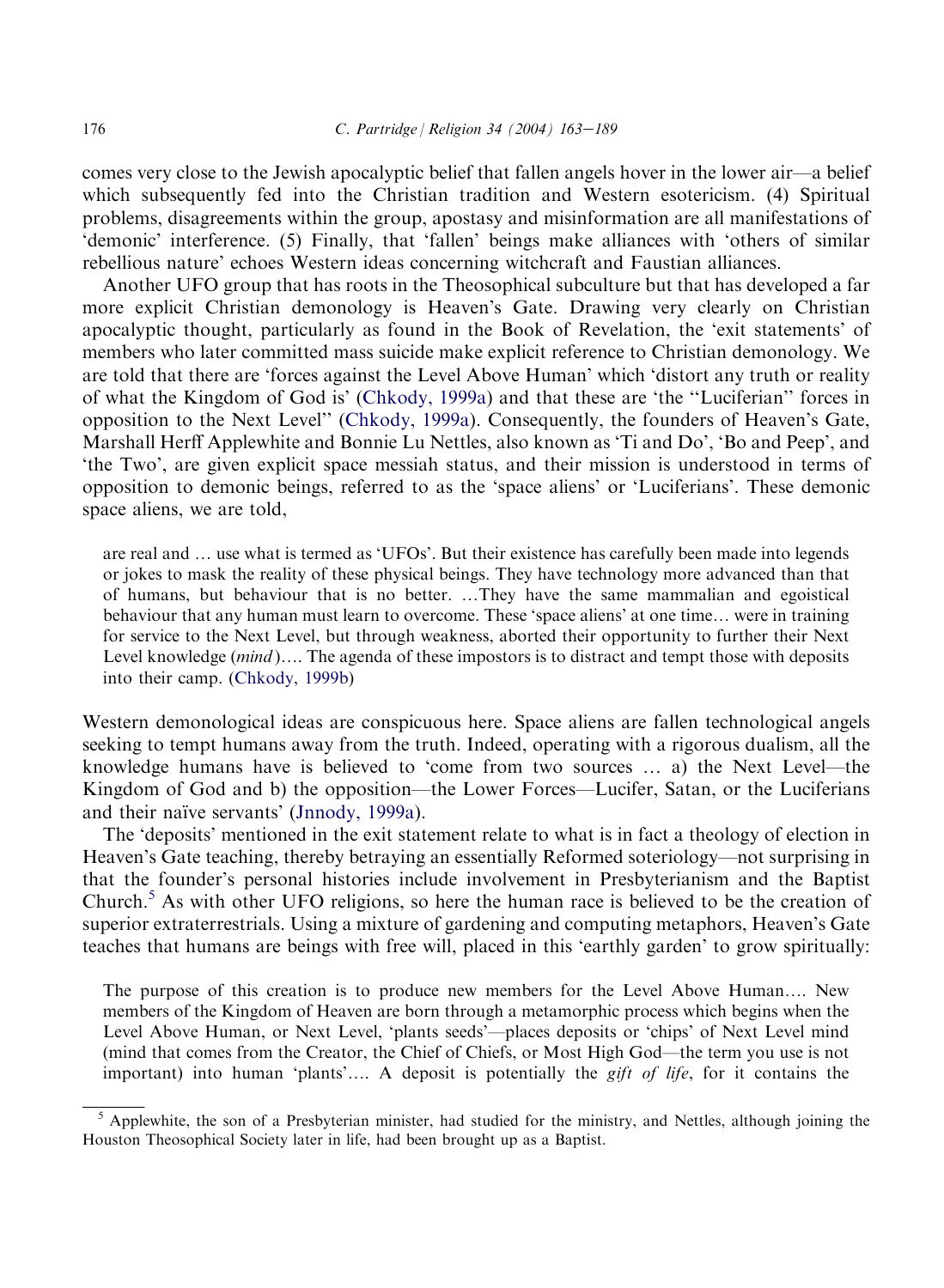programming necessary to begin the metaphoric process which can lead to entry into the real Evolutionary Level Above Human, where there is no death. ([Snnody, 1999](#page-25-0))

This notion is similar to Justin's doctrine of the *spermatic logos*. Put simply, for Justin, reason (logos) unites God and humanity and secures the knowledge of God. Before the advent of Christ, Justin tells us, humans possessed seeds (sperma) of logos and thus were able to arrive at fragmentary truths about God. Those who lived according to reason, such as the great philosophers, could be termed 'Christians before Christ' (see Justin, in [Stephenson, 1987](#page-25-0), p. 61). (Christ, of course, was the logos made flesh.) However, there are demons which continually interfere with the divine-human relationship, tempting individuals away from reason, blinding them to the truth and leading them to worship foreign gods. Heaven's Gate makes a similar point: 'Although all religions contain seeds of truth which were planted by the Evolutionary Level Above Human, space aliens have twisted those truths so that souls might be blinded to the intended meaning and more easily influenced to do the opposite of what would be in their own interest' ([Snnody, 1999\)](#page-25-0). Elsewhere, as in some streams of Christianity, a militantly exclusivist approach is taken to world faiths: 'All religions have been spawned from the misinformation (distorted or corrupted truths) propagated by space-alien races (''Luciferians'') who, knowingly or unknowingly, look to Lucifer as their god and victimize the humans on this planet' ([Brnody,](#page-23-0) [1999](#page-23-0)).

Extraterrestrials are understood to elect individuals and to plant 'deposits' in them. These individuals are unaware of these deposits until they come into contact with a 'Representative of the Level above Human', such as particularly Applewhite and Nettles. Moreover, just as the Christian elect are understood to respond to the preached gospel, so the deposit is activated only when it encounters a Next Level Mind. An activated deposit coincides with the joining of minds. Where the work of the Holy Spirit leads to the union and communion of the Christian with God, which, in turn, involves a process of sanctification, in Heaven's Gate teaching there is an activation of the deposit, a melding of the spiritually immature mind with the highly evolved mind, and a subsequent technological sanctification as the former mind is matured. Heaven's Gate understands Luciferians to be able to locate those with deposits and to prevent them from graduating to the Next Level. Demons target the chosen and, again, tempt them away from faith in God and towards the pleasures of the world. Just as Satan tempted Christ in the wilderness (Matt.  $4:1-11$ ), so, in Heaven's Gate demonology, the 'Luciferians' tempt the elect with 'mammalian behaviour' and the pleasures of this world. The consequent satanic panic mentality understands demonic forces to operate freely in the affairs of the secular world. Hence the teaching and messages posted on the Heaven's Gate website are, like some Christian fundamentalist teaching, permeated with paranoia about sinister forces which control everything, from the world governments to shopping transactions. In many ways the world is, as it was for Justin, 'swarming everywhere [with demons, which obsess] men's souls and bodies, infecting them with vice and corruption' ([Kelly, 1977,](#page-24-0) p. 167; cf. Justin, in [Stevenson, 1987,](#page-25-0) p. 60):

We feel the current world economic systems are against all the guidelines given to humans by the Next Level at the beginning of and throughout this civilization. Although currency systems were not given to humans by the Next Level, we prefer to pay cash to using credit cards or purchase plans.... Banks are definitely tools of the 'Luciferian' forces. and we would prefer not to make any banking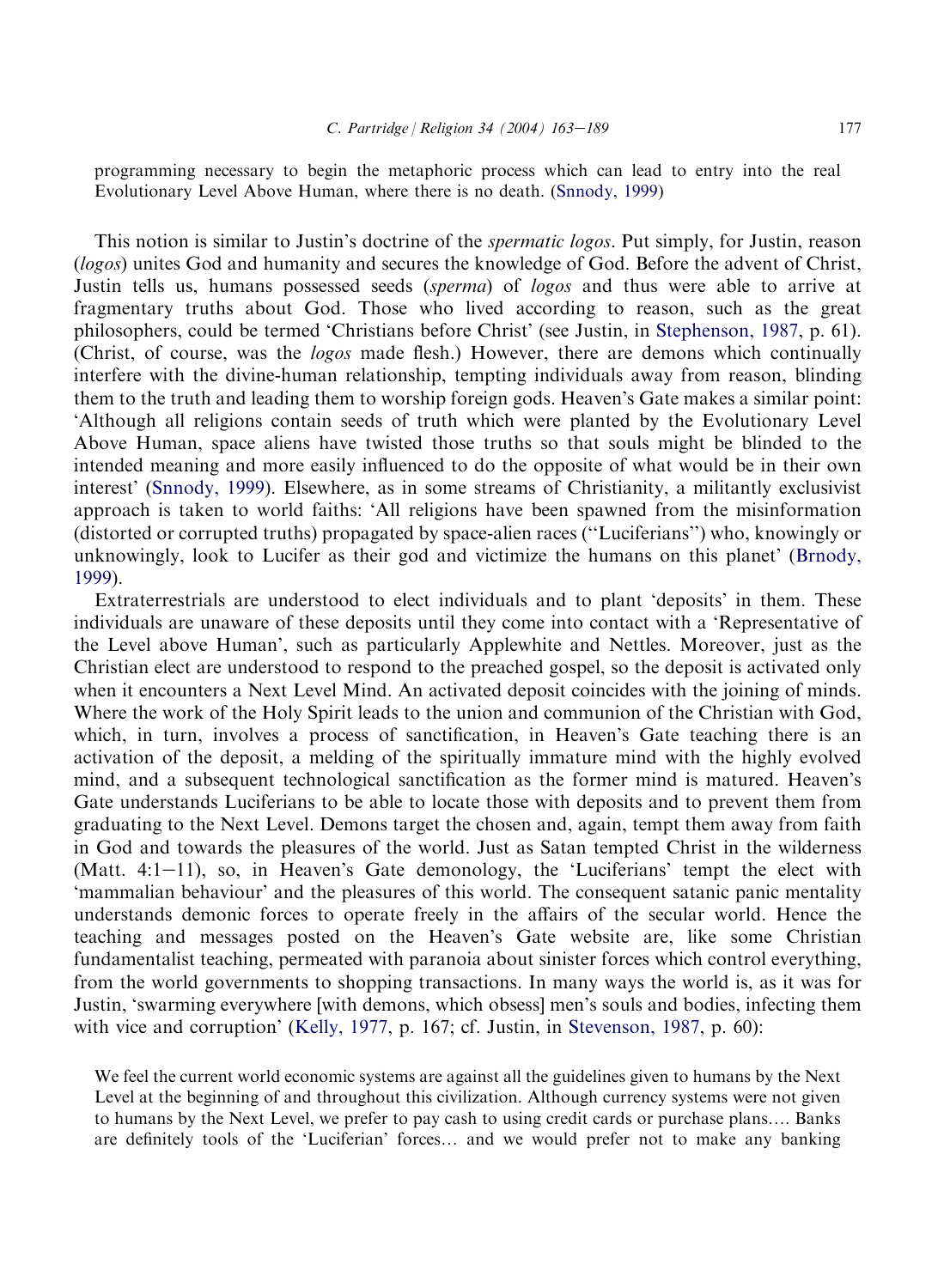transactions . [because] there are very real space-alien forces in opposition to us who can use such things as bank accounts and mailing addresses against us. ([Glnody, 1999](#page-24-0))

Furthermore, it is believed that these Luciferian forces have particularly promoted sexual promiscuity in contemporary Western society. Strongly suggestive of premodern Christian demonology, sexual desire per se is understood to be the result of demonic coercion: 'The ''lower forces'' have succeeded in totally addicting humans to mammalian behaviour. Everything from ads for toothpaste to clothing elevates human sexuality. Being from a genderless world, this behaviour is extremely hideous to us' ([Glnody, 1999\)](#page-24-0). The idea of being genderless and, particularly, celibate is, in common with certain streams of Christian thought, linked to purity.<sup>6</sup> Augustine, of course, understood sex negatively, it being fundamentally linked to the doctrine of original sin, the guilt of which was passed on by means of sexual intercourse. The following Heaven's Gate prayer (to Ti and Do!) illustrates this attitude to sexuality well:

I ask for your inner strength so that I may completely withdraw this vehicle from all the inner addictions of its animal flesh, and for your keenness so that I can block all thoughts or mental pictures of mammalian behaviour, and for your consistency in maintaining non-mammalian behaviour of the Evolutionary Level Above Human—around the clock—in order that my soul (mind) will be compatible with and able to occupy a genderless vehicle from the Next Kingdom Level. [\(Brnody,](#page-23-0) [1999](#page-23-0))

Division in the movement during the 1990s, following a general collapse of commitment, was, as it often is, interpreted in terms of demonic activity. During research on the group, Robert Balch relates an episode that illustrates this rationale. Do and Ti had disappeared, and the members were becoming demoralised. One member, Aaron, Balch recalls, 'received a ''revelation'' that split the group into factions. Aaron argued that the final step in the process of ridding ourselves of attachments was overcoming our dependence on the Two. Only by transcending our need for spiritual teachers could we be expected to enter the next kingdom' [\(Balch, 1995](#page-23-0), p. 151). In less than a week three quarters of the group had adopted Aaron's thesis and defected. Word then came that 'the Two' had 'emerged from the wilderness' and that a big meeting was planned.<sup>7</sup> However, the rumour was unfounded. 'Aaron reemerged as a divisive force and factionalism increased'. The point is that, in struggling to understand what was going on, the response was, as in the Ashtar movement, to turn to demonology. Balch recalls that 'some of the more committed members decided that our camp had been invaded by spirits. They laid the blame on a lowranking Colorado recruit, claiming that he had been possessed by Beelzebub' ([Balch, 1995](#page-23-0), p. 152). Turning to the vulnerable in the group and accusing them of demonic activity is, as we have seen, not without precedent in Western history.

<sup>&</sup>lt;sup>6</sup> While the link between the demonic and sex is developed along broadly Christian theological lines, its origin can perhaps be traced to the founder's guilt about his own double life which vacillated between homosexual and heterosexual identities and a subsequent personally devastating dismissal from a university post after an affair with a student (see Balch, 1995, pp. 141–142).

<sup>&</sup>lt;sup>7</sup> As noted with regard to the Jewish and Christian understandings of the desert/wilderness, much could be made of that statement in relation to demonology.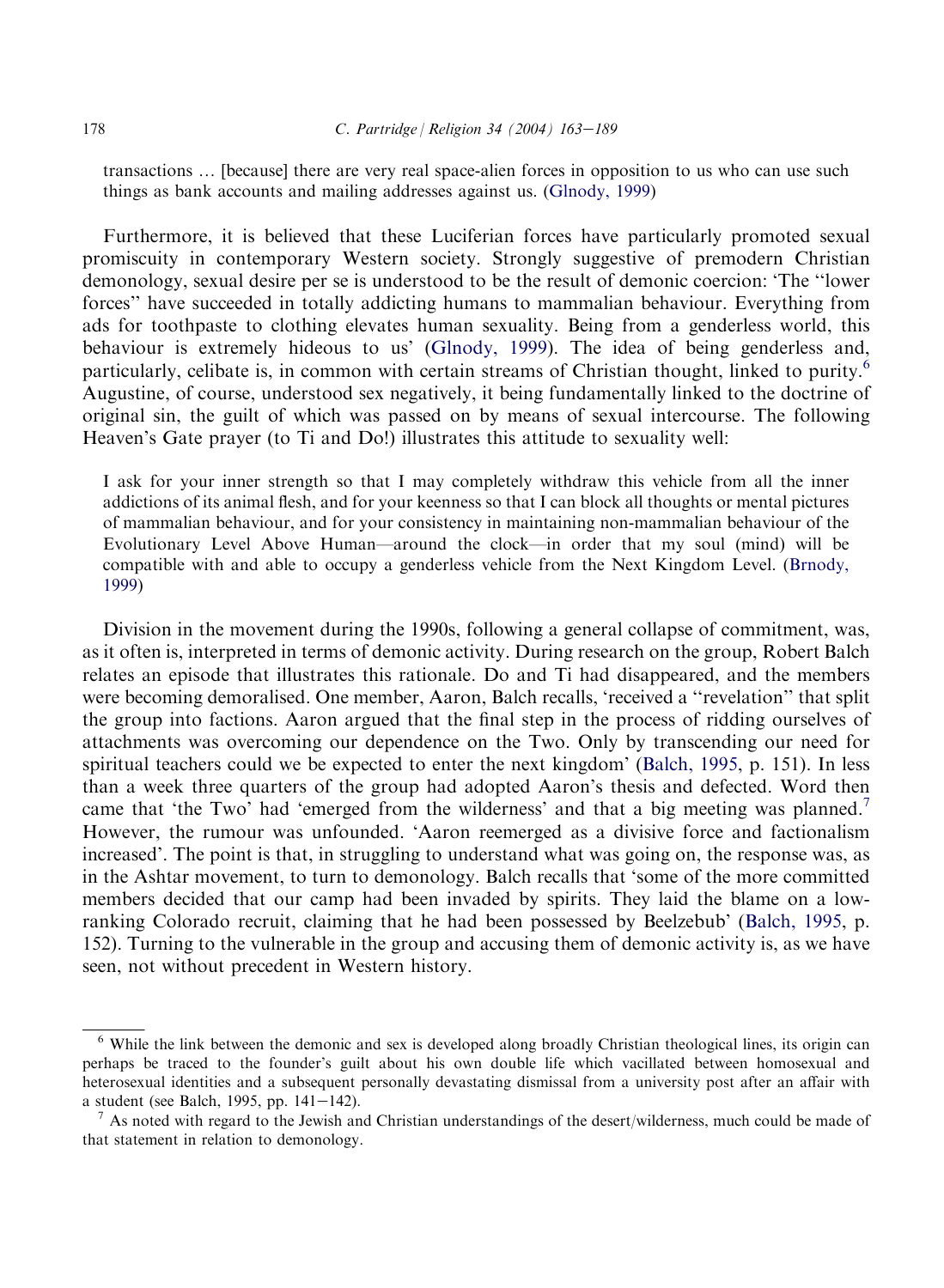Regardless of the power of such dark forces, the demonised alien of UFO religion is never the superior of the benevolent, messianic alien. Consequently, with its roots firmly in soil of Christian theology, Heaven's Gate is clear that any plans the Next Level has will not ultimately be thwarted by Luciferian forces. This reassurance is tied to the story in Genesis 3. First, the following question is asked: 'Although the Lord knew that Lucifer was going to be in the garden and would use the forbidden fruit game to tempt Adam and Eve's resistance, didn't Adam have the opportunity to actually listen to the Lord as he gave those instructions, and not listen to other influences that came along (Luciferian)?' [\(Jnnody, 1999b](#page-24-0)). Second, it is assumed that their alien creators were aware of the presence of Luciferian forces. Third, the doctrine of free will asserts that the original humans were in a position to follow freely either a Luciferian path or the Next Level path. Fourth, it is asked, 'If this is so, could the Lord then have seen to it that the human kingdom would serve as a catalyst for humans to get out of what they shouldn't have gotten into in the first place?' Finally, it is asked (and here the doctrine of election surfaces again), 'Wouldn't this be especially true for those in whom the Lord takes an interest?' [\(Jnnody, 1999b\)](#page-24-0). The argument is thus as follows. (a) God is able to rectify the situation and thereby overrule the Luciferian forces. (b) The process of returning to the Next Level is a process in which, as in some Christian theologies, $8$  'the Luciferians unknowingly serve the Level Above Human by being a catalyst for growth' [\(Snnody, 1999\)](#page-25-0). (c) In accordance with Christian eschatology, the demonic forces know that they will finally be defeated at the end of the age: 'They are for the most part aware that with the cyclical spading-under of the garden, which is imminent as this is the end of the age, their ranks are scheduled to be recycled as well' ([Snnody, 1999](#page-25-0)).

#### The reptilian agenda

Having looked at UFO religion, I now want to focus on a new breed of demonic alien evolving within contemporary 'abduction spiritualities',<sup>9</sup> which almost certainly has its origins in popular culture, especially the popular fantasy magazine Weird Tales. H.P. Lovecraft, Clarke Ashton Smith and particularly Robert E. Howard wrote stories for Weird Tales, which included malign, subterranean serpent creatures. In one of Howard's stories, 'The Shadow Kingdom', the creatures were able to change into human form in order to insinuate themselves into positions of power in human society (see [Barkun, 2003,](#page-23-0) p. 121). This theme is developed by other writers and conspiracy theorists who produce 'fact-fiction reversals' (see [Barkun, 2003,](#page-23-0) pp.  $29-33$ ), or accounts which

<sup>8</sup> Donald Bloesch expresses the position well: 'The Bible posits a moral but not a metaphysical dualism, for biblical faith is adamant that the devil and his hosts are both restrained and used by the living God, to whom alone belongs ultimate power. [Although] evil is not directly willed by God it is under his controlling power. Behind the afflictions and sufferings of the human race lies the malevolent work of Satan, and behind his abysmal power lies the inscrutable hand of the living God.. He governs humanity both through the devil and cruel tyrants on the one hand and through just rulers on the other' (Bloesch, 1995, pp. 129–130). This vice, of course, removes any ultimate dualism but, as the apocalyptic writers were aware, in so doing brings culpability for ultimate evil uncomfortably close to God.

<sup>&</sup>lt;sup>9</sup> I distinguish UFO religion from abduction spirituality on the grounds that the latter is the result of claimed experiences of alien abduction, rather than simply contact with extraterres trials. Moreover, abduction spiritualities are taught and developed by individual abductees, rather than organised groups or churches. Of course, abduction spiritualities may eventually lead to the establishment of formal UFO religions.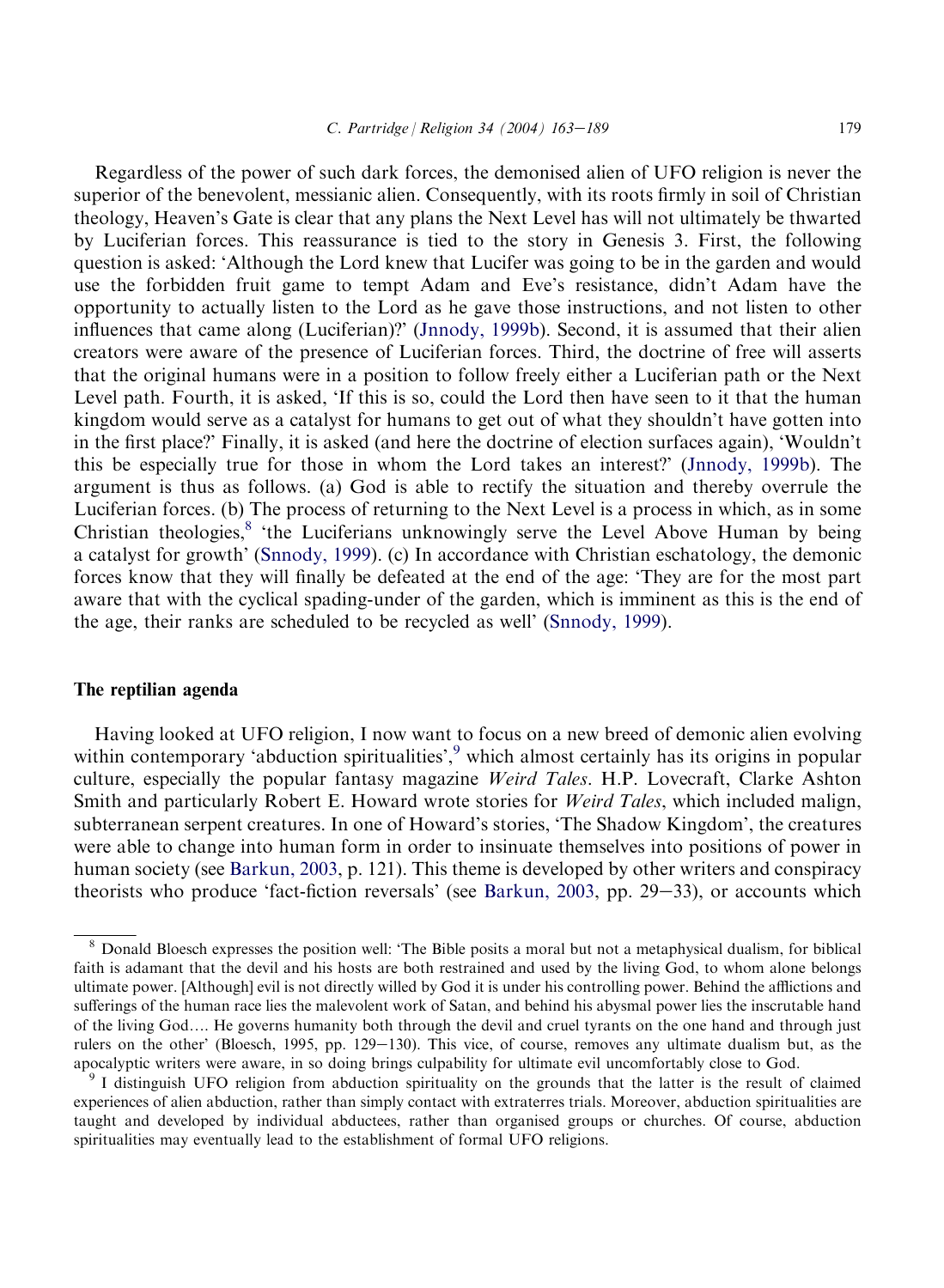significantly blur the distinction between fact and fiction. Of particular note is Maurice Doreal, who had been involved in the Theosophical subculture and subsequently founded the Brotherhood of the White Temple (c. 1930). Doreal developed elaborate theories about a subterranean serpent race and, subsequently, incorporated extraterrestrials into his thinking in the early 1950s. These themes were later elided in order to produce a theory of a Serpent Race which, he claimed, in the latter half of the twentieth century would become an ally of the Antichrist (Doreal, 1992, pp. 29,  $47-50$ ; Barkun, 2003, p. 119). Although we need not explore the 'inner-earth' conspiracies associated with serpent creatures, it is worth remembering that, as Michael Barkun comments, in the popular imagination, the subterranean world 'is the location of hell, where the devil supervises the punishments endured by the wicked. And Satan, the Evil One, is also the serpent who deceived Eve in the Garden of Eden, bringing humanity sin and mortality' [\(Barkun, 2003,](#page-23-0) p. 123). That these reptile beings originally resides in a subterranean underworld is significant. At this early stage, we see (a) a reptilian creature stepping out of the pages of fiction into the occult subculture; (b) the elision of the reptile with popular UFO lore of the early 1950s; and (c) an explicit relationship being established with Christian demonology.

In contemporary UFO demonologies, these creatures, often referred to as 'reptilians' or 'reptoids', and, less frequently, 'insectoids' ( for example, [Jacobs, 1999,](#page-24-0) p. 94), are usually described as a 'tall, mostly humanoid-type race, with snake-like eyes and skin' [\(Icke, 2001,](#page-24-0) p. xxi). Tony Dodd, a British UFO researcher, describes 'a seven-foot-tall lizard, only with arms and legs' which is aggressive and highly intelligent [\(Dodd, 1999,](#page-23-0) pp. 203, 232). Whilst the greys—the slim aliens with large, dark, almond-shaped eyes—are sometimes understood to be malevolent in that they experiment on humans, it is the reptilians and reptoids that are beginning to dominate contemporary extraterrestrial demonology. Gail Seymour, a contactee and psychic healer specialising in the treatment of abductees, claims that they rape, torture, and murder. She recounts how she first became aware of the reptilians. 'About six months ago I noticed that all of my new clients were being raped and tortured by an ''unseen force''—a force that was definitely not the greys'. As to why this species of alien is suddenly becoming prominent, according to Seymour, since mid-August 1999 (she is very specific about the pre-millennium timing) 'there has been a change of command. The greys, formerly intermediaries for the reptilians, acting as their front line of attack, seem to have stepped backward. The reptilians are now coming forward' [\(Seymour, 2002a\)](#page-25-0).

Not only has popular fiction become fact, but also the parallels with pre-modern accounts of incubi and succubi are often conspicuous. Indeed, there is clearly a sense in which reptilians are understood to be a spiritual threat. Some victims, for example, speak of 'possession' and, according to one, 'a sucking effect in [the] solar plexus ''like a vacuum cleaner'' ' [\(Seymour,](#page-25-0) [2002a\)](#page-25-0). Indeed, as we have seen in Doreal's thought, Christian demonology is explicitly used. For example, according to Seymour, 'Satan was real alright. I think he was a big deal and the head of the reptilian invasion' ([Seymour, 2002b\)](#page-25-0). Again, reptilian demonologies make much of the biblical account of the serpent tempting eve, which, we are told, was actually the initial reptilian contact with humans.

Almost certainly because it provides a physicalist account of Christian demonology, the popularity of the reptilian has spread rapidly. The demon interferes directly with the human. Consequently the increase in reports about reptilians follows the increased interest in abduction generally. Parallel to the shift in popular culture, which was in turn linked to the rise of interest in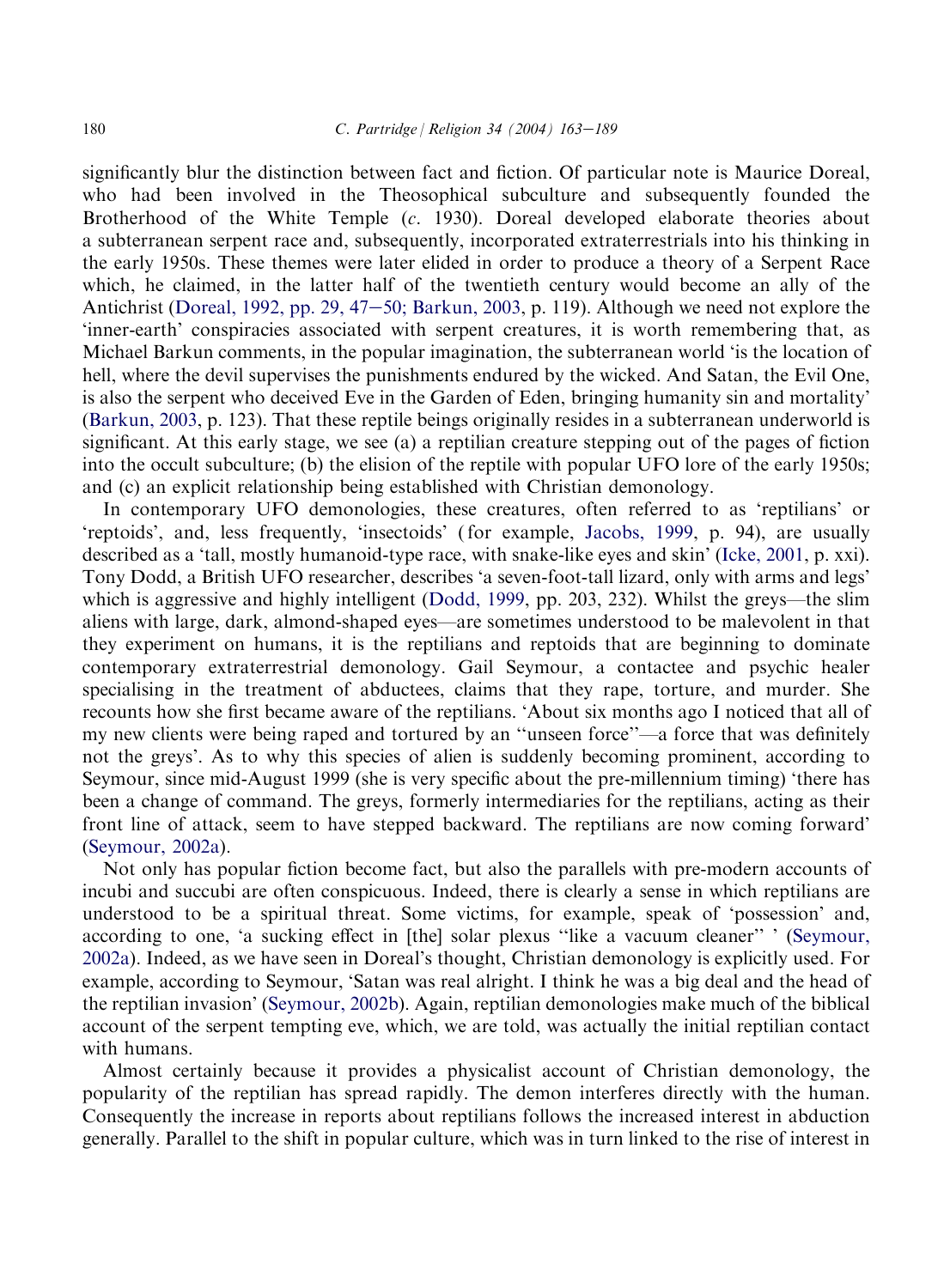abduction, reptilian demonologies are becoming far more common. Even Michelle LaVigne's otherwise very positive interpretation of extraterrestrials, The Alien Abduction Survival Guide, reports the following discussion with Hetar, a beneficent alien with whom she has developed a relationship: 'Hetar once showed a picture of an ET that looked like a humanoid/lobster/lizard mix. He told me to be careful of these ETs. I asked why. He said, ''Because they will eat you'' ' [\(LaVigne, 1995,](#page-25-0) p. 83). Similarly, reptilians have begun to find their way into the theologically positive, Theosophical streams of the Ashtar Command. For example, on the website of the Ashtar Lightwork Centre, where it is difficult to find anything negative about extraterrestrials, we read the following testimony (by one who, significantly, was clearly aware of abduction demonologies):

My first conscious contact with a so-called Alien in this life, was with one of the people commonly referred to as Greys.. One night when my sister Galimai-A and myself were in the living room, talking, a silver gray coloured lady stood at the entrance, and asked politely if she could please come in. She spoke telepathically.. Of course I first was a bit suspicious. I also knew of the nasty abduction stories.... But she insisted she was not of that part of the race.... She told us the 'bad guys' are not silvery gray, like herself and her benign people, but a dullish brownish gray, [because] all the spiritual light had gone from them. This part of the race chose a connection to the Reptilians. They have cut themselves off from the light... affiliated with the reptilians... [and] live on another planet, where they are closely guarded by the Ashtar Command. (Ashtar Light Network, 2003)

The text goes on to relate how some aliens fell by allying themselves with the reptilians and 'functioning like the Borg in Star Trek'. The result was a great battle between good and evil aliens: the visitor 'showed us some of the things that happened during that war', things that 'were ten times worse than Roddenberry was allowed to show' ([Ashtar Lightwork Centre, 2003\)](#page-23-0). This last point both indicates Christian influence and suggests that *Star Trek* is understood to have been used by extraterrestrials to reveal truth.

This myth of an ancient battle between good and evil aliens, the result of which is the dominance of the reptilians, is particularly developed in the surreal conspiracy theories of David Icke. Indeed, Icke is perhaps most responsible for developing and popularising the demonology. This is particularly interesting, since his ideas can be traced back very clearly to Doreal (and thus to Robert Howard's fiction). For example, Doreal produced a long poem, 'The Emerald Tablets', which, he claimed, was the work of Thoth, a Priest who had lived in Atlantis. This text is important not only because it mentions demonic serpent creatures but also because it is used extensively by David Icke (see particularly Icke, 2001). Indeed, many of Doreal's themes are explicit in Icke's work.

In recent years Icke has devoted his career to exposing 'the reptilian agenda', the ultimate aim of which is the 'control of planet Earth and its entire population'. Icke's conspiracy theory, which Seymour told me she shared,<sup>10</sup> includes the belief that the world's leaders, including US Presidents, the British royal family and even leading religious figures, belong to a shape-shifting, reptilian—human hybrid bloodline (see [Icke, 1999\)](#page-24-0). This is perhaps the most recent manifestation of another widespread conspiracy theory, one which concerns a group of malevolent individuals, collectively referred to as 'the Illuminati' (see [Barkun, 2003,](#page-23-0) pp.  $45-64$ ). The original thesis can be

 $10$  I have been surprised at the number of those I have spoken to who find Icke's ideas, if not entirely convincing, at least plausible.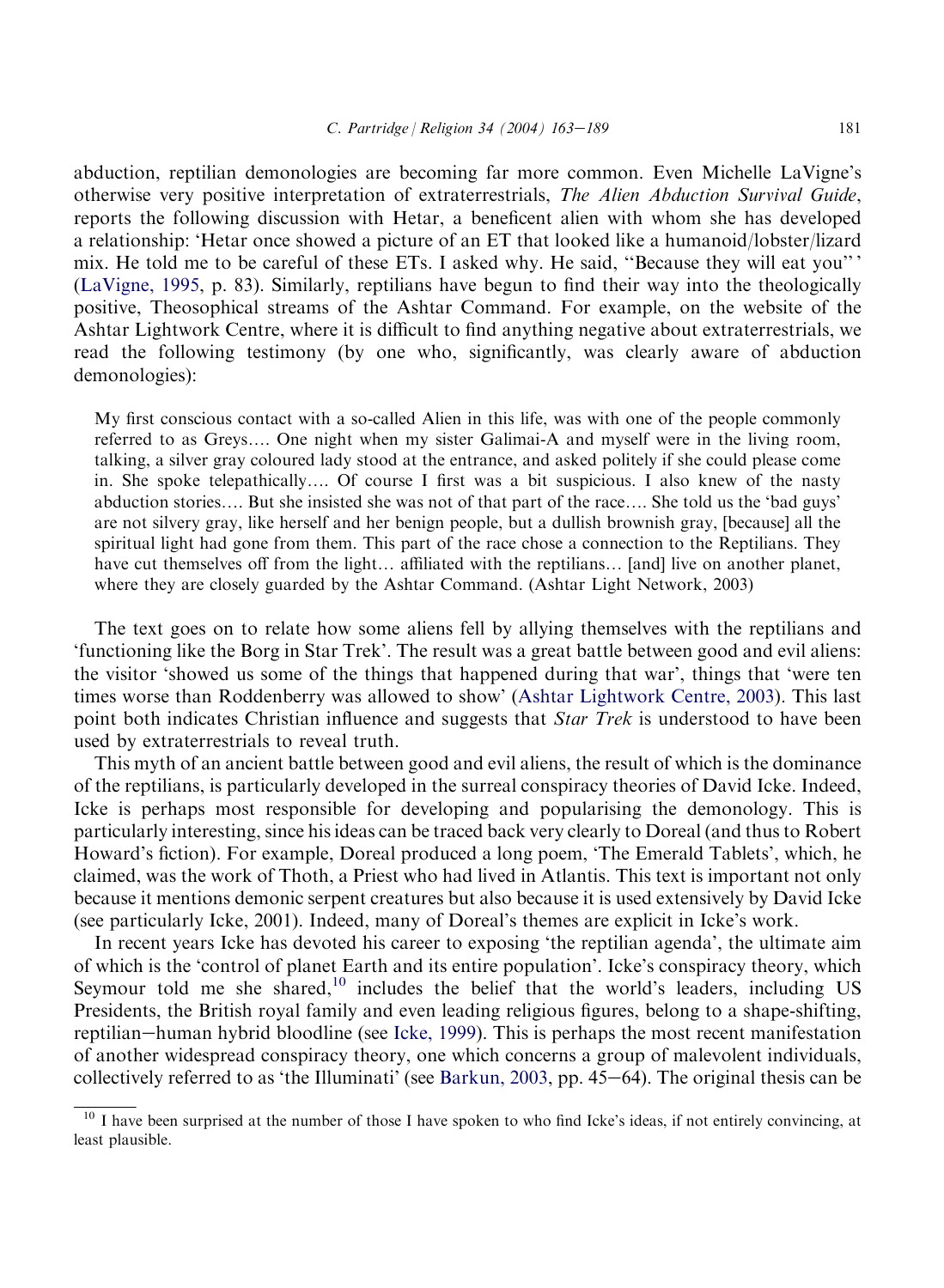traced back to John Robison, a Professor of Natural Philosophy at the University of Edinburgh, who published a work in 1798 claiming to expose 'a conspiracy against all the religions and governments of Europe' [\(Robison, 1967\)](#page-25-0). His book included a discussion of the Bavarian intellectual Adam Weishaupt, who sought to propagate Enlightenment thought through a secretive society, which he founded in 1776, called the Order of the Illuminati. Although Weishaupt was removed from his post as Professor of Canon Law at the University of Ingolstadt and his Order suppressed, Robison and others were convinced that the Illuminati, as well as the Freemasons and other secret societies, continued to spread their influence in an effort to secure world domination. Because secret societies, particularly the Freemasons, were already suspected of conspiring with the Devil, the thesis seemed plausible to many. Over time, the confluence of conspiracist ideas led to the construction of a metanarrative which claimed that 'individual Masons influenced by the Order of the Illuminati were in league with the Devil (as agents of the Antichrist)—a claim that quickly became entwined with allegations that Jews were behind the plot. These claims of conspiracy made their way to the United States in the 1800s, generating Protestant suspicion about Freemasons and Catholics' ([Berlet, 2001,](#page-23-0) p. 231).

The Illuminati conspiracy has proved to be enormously popular over the last two hundred years (see [Barkun, 2003](#page-23-0), pp. 45–64). Although today's conspiracy theorists may be unaware of Robison or Weishaupt, in my own conversations with people I have been surprised at how often the conspiracy surfaces. I have come across several variations of it in the last few years, most of which link the Illuminati to what the geographer Richard Peet has as referred to as the 'unholy trinity': the International Monetary Fund, the World Bank and the World Trade Organization [\(Peet, 2003\)](#page-25-0).<sup>11</sup> Indeed, it is arguable that Icke's own development of the Illuminati conspiracy, which is linked to such dominant, global institutions, accounts, to some extent, for his growing popularity. For example, some people I have spoken to disagree with the reptilian component of his thesis, but genuinely think that his overall conspiracist understanding of history and world affairs is fundamentally correct.

Icke's relatively complex thesis is interesting in that, whilst it is highly critical of Christianity, its fundamental ideas demonstrate a dependence on Christian demonology. This becomes explicit when he traces the origins of the reptilian occupation of Earth. Although Icke had been developing his conspiracy theories for several years (see [Icke, 1994\)](#page-24-0), and although an interest in UFOs is evident in his earlier books, in the second half of the 1990s his emphasis shifted very firmly towards an extraterrestrial demonology. Following popular writers such as Erich von Däniken (1969) and Zecharia [Sitchin \(1990\),](#page-25-0) and in a similar way to the Raelian Church and Heaven's Gate, he provides a physicalist reinterpretation of the Genesis accounts of encounters between supernatural beings and humans (see [Partridge, 2003](#page-25-0), pp.  $21-26$ ). However, unlike much UFO religion, for Icke the consequences of this alien-human contact are almost entirely negative. 'The Old Testament', he notes, 'talks about the ''Sons of God'' who interbred with the daughters of men to create

<sup>&</sup>lt;sup>11</sup> Richard Peet and his co-authors are not conspiracy theorists, and their interesting book on neoliberalism is not concerned with such theories. However, the point is that, the cogent thesis of the book (and other treatments of the 'unholy trinity') could easily be interpreted in this way. Add a sentence about the Illuminati to the following statement printed on the cover, and it comes very close to David Icke's theories and those of other conspiracy theorists: 'The lives of all of us, particularly if we live in developing countries, are intimately affected by a triad of hugely powerful, wellfinanced, but fundamentally undemocratic and out of control organizations—the International Monetary Fund, the World Bank and the World Trade Centre'.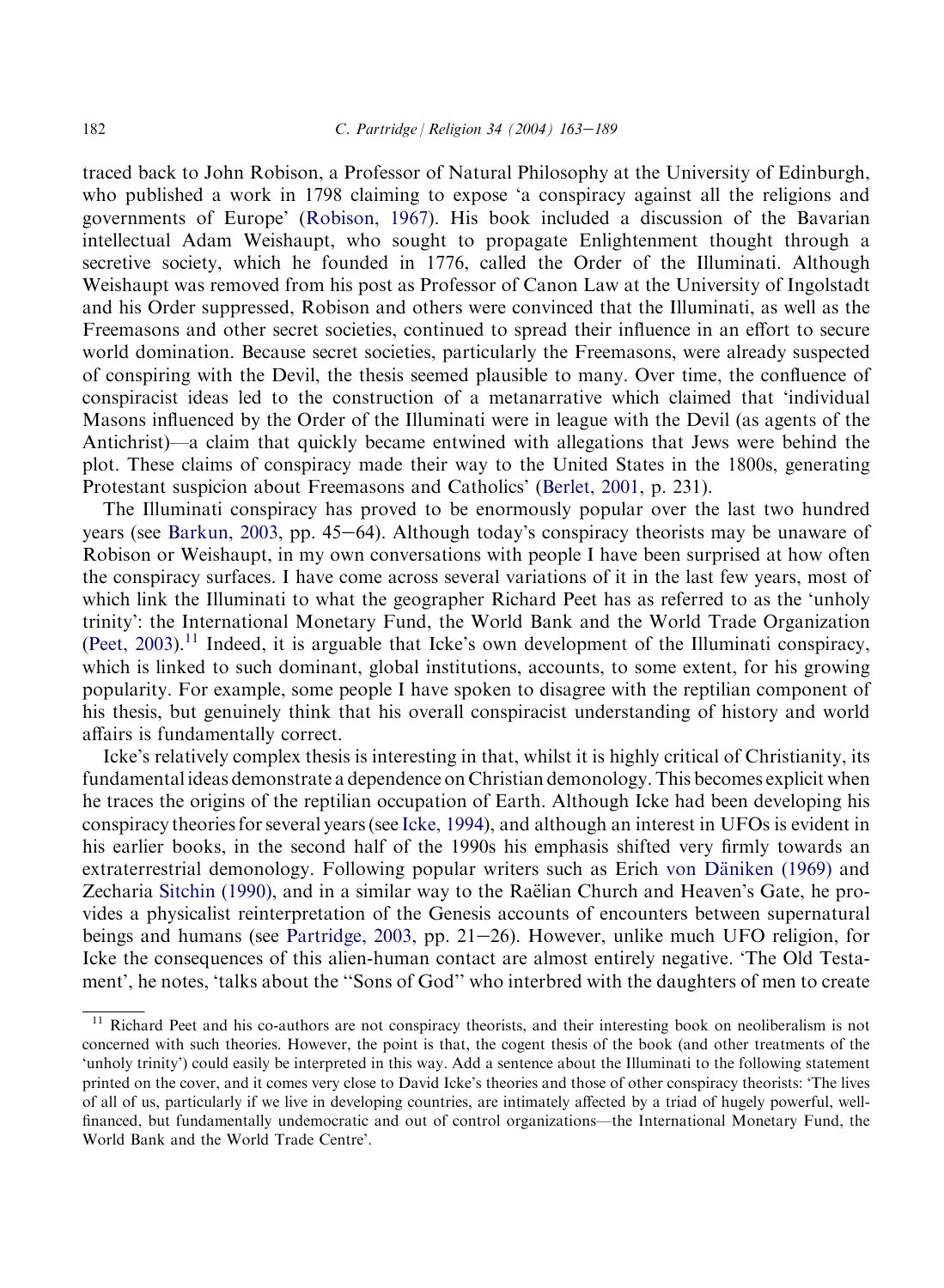the hybrid race, the Nefilim [sic]' ([Icke, 2003b\)](#page-24-0). It is these hybrid beings that constitute Icke's reptilian demonology. Again, following Sitchin, he claims that 'Sumarian clay tablets . talk of a race of ''gods'' from another world who brought advanced knowledge to the planet and interbred with humans to create hybrid bloodlines' [\(Icke, 2003b](#page-24-0)). Turning to mythological civilizations, he argues that 'way back in ''pre-history'', there was a highly developed civilization in the Pacific, which has become known as Lemuria, or Mu. These peoples and others also founded another great civilization on a landmass in the Atlantic, which we know as Atlantis' ([Icke, 2001](#page-24-0), p. xxi).

Betraying some chronological snobbery, Icke's point is that aliens can be traced throughout the ancient and mythical civilizations by simply linking them to great architectural and engineering achievements. In other words, he assumes that our ancient forebears were incapable of such work and insists that 'the knowledge that built fantastic and unexplainable ancient structures like the Great Pyramid and other amazing sites across the world' was extraterrestrial; they were all constructed by 'extraterrestrials of many varieties' [\(Icke, 2001](#page-24-0), p. xxi). However, at this early period, good and evil alien races co-existed on Earth. There were battles for supremacy. Alien races engaged in warfare until alliances were made as a result of interbreeding. Of particular significance was the interbreeding between the reptilians and 'the blond-haired, blue-eyed Nordic peoples' [\(Icke, 2001](#page-24-0), p. xxi), the outcome of which was the ancient Aryan 'master race'. Subsequently, according to Icke, 'these hybrid bloodlines ... were put into the positions of ruling power, especially in the ancient Near and Middle East, in advanced cultures like Sumer, Babylon, and Egypt' [\(Icke, 2001](#page-24-0), p. xxi). Hence he believes that he has identified not only a fundamental demonic continuity between Aryanism and Nazism, but hybrid reptilian bloodlines, which can be traced through history. It is these bloodlines that 'later became the royal and aristocratic families of Europe'. Moreover, he says, 'thanks to the ... British Empire and other European empires, they were exported to the Americas, Australia, New Zealand, and right across into the Far East, where they connected with other reptilian hybrid bloodlines, like those, most obviously in China, where the symbolism of the dragon is the very basis of their culture' ([Icke, 2003b](#page-24-0)). Hence the 'biggest secret', as he calls it ([Icke, 1999](#page-24-0)), is that 'a global secret society called the Illuminati . have been holding the reigns of power in the world since ancient times. ... The Illuminati have been working to a long planned and coordinated agenda to create a world government, central bank, army, and a micro-chipped population linked to a global computer' [\(Icke, 2003c](#page-24-0)).

Concerning the Illuminati, Icke is again explicitly indebted to a mixture of ideas drawn from popular conspiracy theory and Christian demonology, in that he understands them to be practising Satanists (see [Icke, 2001](#page-24-0), pp.  $312-334$ ). However, as with Seymour and unlike conspiracy theorists who stand explicitly within the Christian tradition (as Robison did), the term 'satanic' is essentially synonymous with 'reptilian'. 'Satanists' are those who are committed to the demonic reptilian agenda, and the reptilians themselves are involved in all the activities popularly attributed to Satan and Satanism. 'My use of the term Satanism', he says, describes 'a system of ritual sacrifice and torture which, staggering as it may seem to most people, is commonplace all over the world today. Satanism is another name for the worship of a highly destructive, negative force which has been given endless names over the centuries. Nimrod, Baal, Moloch or Molech, Set, the Devil, Lucifer, there is no end to them' [\(Icke, 2003d\)](#page-24-0). Hence strikingly similar to some Christian fundamentalist statements about Satanists, reptilian-human hybrids are continually and systematically involved in 'the abuse and satanic ritual abuse of children, and human sacrifice ceremonies in general' [\(Icke, 2003b\)](#page-24-0). He continues, 'follow the Illuminati-reptilian bloodlines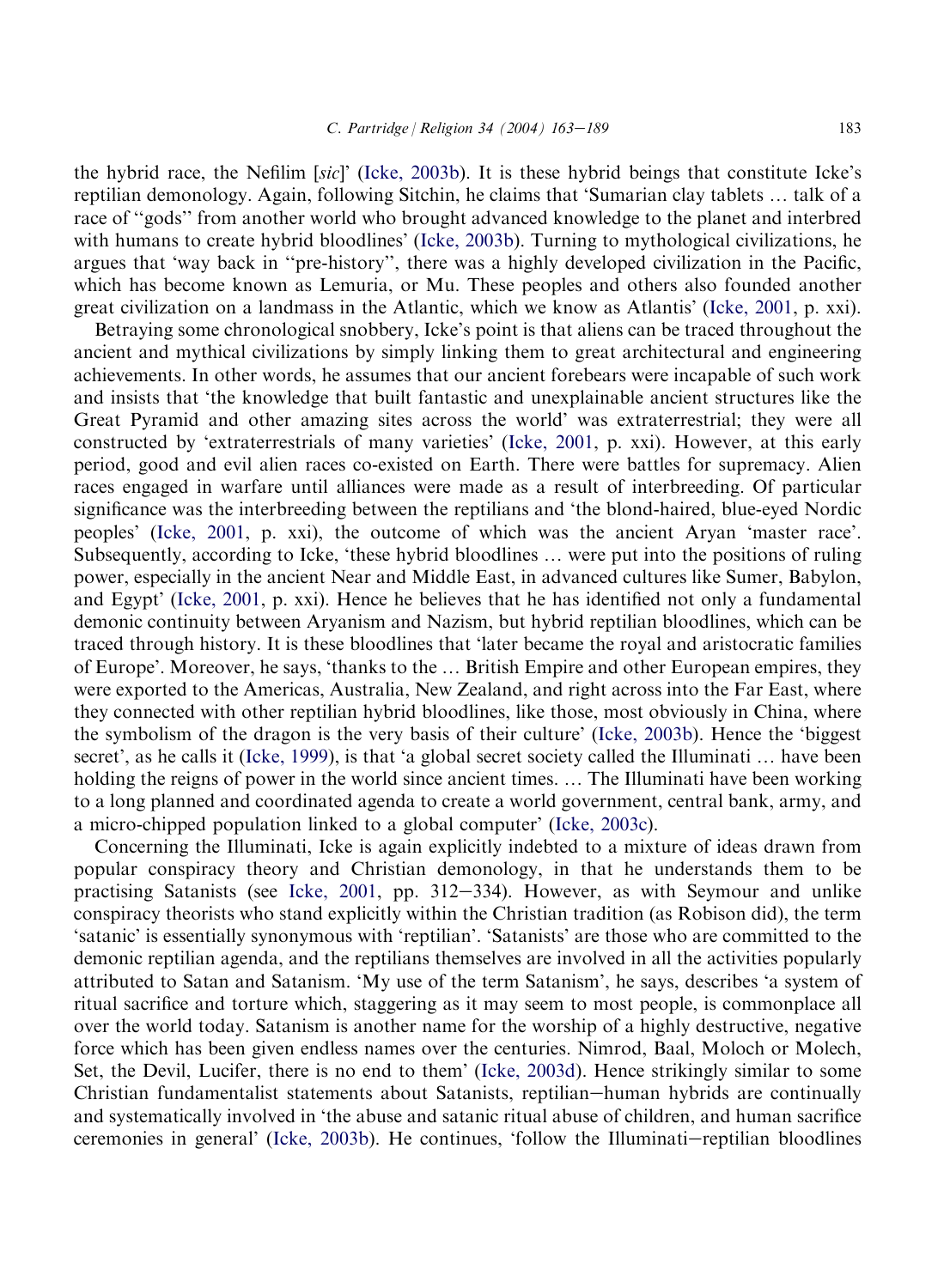from the ancient world to now and they have ALWAYS taken part in human sacrifice ceremonies and blood-drinking. The sacrifices to ''the gods'' in ancient accounts were literally sacrifices to the reptilians and their hybrid bloodlines. The story of the blood-drinking Dracula is symbolic of the reptilian "vampires"' [\(Icke, 2003b\)](#page-24-0). As to why the vampiric reptilians need to drink human blood, the answer is simple. If they don't, they are unable to 'maintain their DNA codes in their ''human'' expression' [\(Icke, 2003b](#page-24-0)). In other words, without blood, 'they manifest their reptilian codes and we would all see what they really look like' ([Icke, 2003b](#page-24-0)). This is why, declares Icke, 'people like George Bush, Henry Kissinger, and a stream of the other Illuminati ''big names'' ' need to be exposed 'as reptilian shape-shifters who take part in human sacrifice and blood drinking. The two go together' ([Icke, 2003b](#page-24-0)).

Icke offers people not only an extraterrestrial version of christian satanic panic demonology, but a version which is fundamentally rooted in and dependent upon that demonology. Indeed, just as those involved in witch crazes and satanic panics become paranoid and obsessed with conspiracy theories, convinced that the servants of Satan operate all around them—the priest, the teacher, the doctor, the social worker, the shop assistant, the police officer or indeed anyone who acts out of the ordinary—so, understanding reality to be multidimensional, Icke argues that reptilians live, unseen, all around us in a fourth dimension. This dimension is significant, he says, because it is 'the traditional home for the ''demons'' of folklore and myth' ([Icke, 2003a\)](#page-24-0). Again, just as demons are able to work through their human accomplices in witch-craze and satanic panic cosmologies, so, in Icke's thought, 'fourth-dimensional reptilian entities work through hybrid bloodlines because [being part reptilian] they have a vibrational compatibility with each other' ([Icke, 2003a\)](#page-24-0).

This mythology is, as noted, reinforced through popular culture. However, in Icke's case, this reinforcement is not passive but active. That is to say, Icke urges those new to his ideas to study, for example, Kenneth Johnson's TV series  $V(NBC, 1984-85)$ , which, he claims, will educate people about 'what is REALLY going on' [\(Icke, 2003b\)](#page-24-0). The overlap between the basic structure of Icke's demonology and the storyline of  $V$  is so striking that it hard to avoid the conclusion that it has been a significant factor in its construction—particularly bearing in mind that it was written before Icke produced his own demonology. Essentially,  $V$  is about reptilian extraterrestrials which, while appearing respectable and friendly, are actually a malevolent, vampiric species who eat humans and plot to take over the planet. Other films he explicitly endorses include The Matrix (1999), which is clearly viewed by him as an important expose´ ([Icke, 2001,](#page-24-0) p. xvii); John Carpenter's They Live (1988), which tells the story of a drifter who accidentally uncovers an alien plot to take over America; and David Schmoeller's The Arrival (1990), in which an alien parasite turns a human into a vampire. 'I urge you', he writes, 'to think about watching these movies to get up to speed if you are new to all of this' ([Icke, 2003b](#page-24-0)).

Icke, of course, isn't alone in claiming that aliens actively use popular culture to educate us. For example, in a channelled message from Soltec of the Ashtar Command, we are given the following information:

We will enter into a campaign of spreading our imagery through your media.... So-called fictional sci-fi books, which will gain mass popularity, will actually be truth disguised as fiction. This will gently accustom humans to the concept of the Ashtar Command.. Your media culture is the strongest influence on your western society and it is therefore obvious that we would begin to announce ourselves to the mass consciousness in this manner. ([Soltec, 2003](#page-25-0))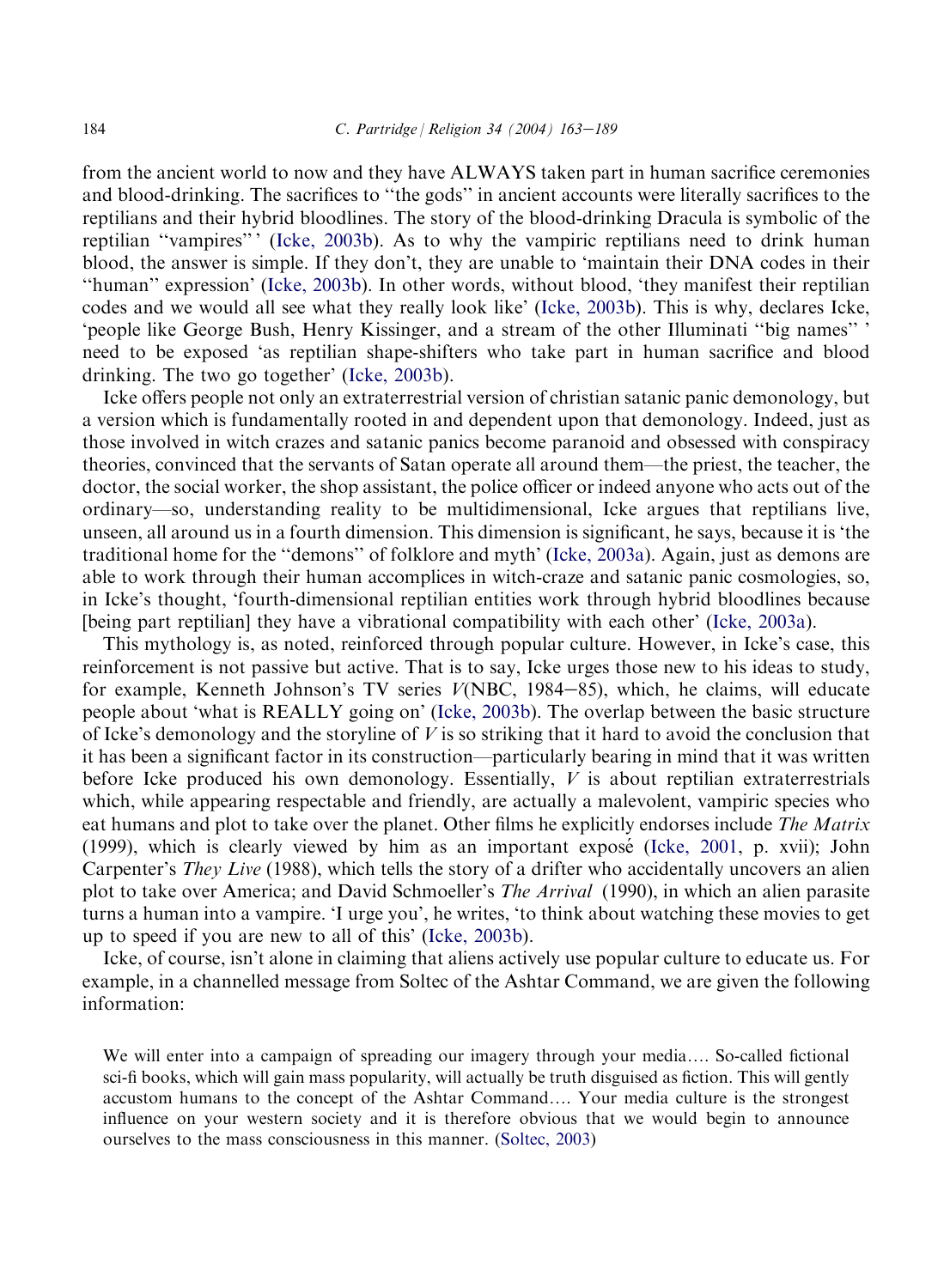### Conclusion

The argument of this article is that, while much of UFO religion has its roots in Theosophical thought, its demonology is firmly rooted in the Christian tradition. While the extraterrestrial saviours are Theosophical (see [Partridge, 2003](#page-25-0), pp.  $7-21$ ), and while doctrines of reincarnation and karma are often employed, when it comes the construction of a demonology, UFO religionists, contactees and abductees quite naturally turn to the myths and ideas with which they are most familiar. Consequently, alien demonologies function in much the same way as popular Christian demonologies and, in extreme cases, tend to inspire responses similar to those in the early modern witch crazes, in the conspiracy theories of the eighteenth and nineteenth centuries, and in the more recent satanic panics. Indeed, even strongly Theosophical groups that deny the existence of an actual Devil or any form of ontological evil still seem bound to the conceptual framework of Jewish apocalyptic and Christian demonologies. For example, although Mark-Age states that 'there is no such thing as a Satan', Christian terminology is still used. Satan is simply reinterpreted as 'the evil that lives in men's mind's, heart's, desires, ambitions and greed' ([Mark-](#page-25-0)[Age, 2003\)](#page-25-0). This Satan, moreover, is that of the New Testament that tempted Christ. Where in the more traditional Theosophical narratives there is a tendency to internalise the demonic, this detraditionalised demonology is still fundamentally Christian in that many of the same themes are discussed, including the temptation away from the plan of the Creator and the celestial battle of Armageddon,<sup>12</sup> information about which is channelled by the archangel Michael and the effects of which are manifest in the wars, disasters and sufferings of humanity.

The external demon, we have seen, has been particularly promoted by abduction narratives and conspiracy theories, both of which are explicitly evident in 'the reptilian agenda'. Being far more dependent on external malign entities, they have drawn explicitly on biblical and popular Christian demonologies.

Finally, along with Christian demonology, the demonised alien is principally shaped by popular culture. But we have seen that even this influence has itself been informed by a demonology that runs like a continuous thread from Jewish apocalypticism to the reptilian agenda. Indeed, I would not be surprised to learn that many new Western demonologies outside UFO religion are also fundamentally Christian.

### Acknowledgments

I want to thank those who commented on an earlier version of this article which was delivered as a paper at the 2003 BASR conference. I also want to thank Robert Segal for his helpful comments on a later draft.

<sup>12</sup> Armageddon is detraditionalised, in that it seems to be the battle to transform corrupt human selves: 'We have come to the place in the Battle of Armageddon where each person must accept responsibility for the conditions prevailing everywhere on the planet' (Mark-Age, 2003).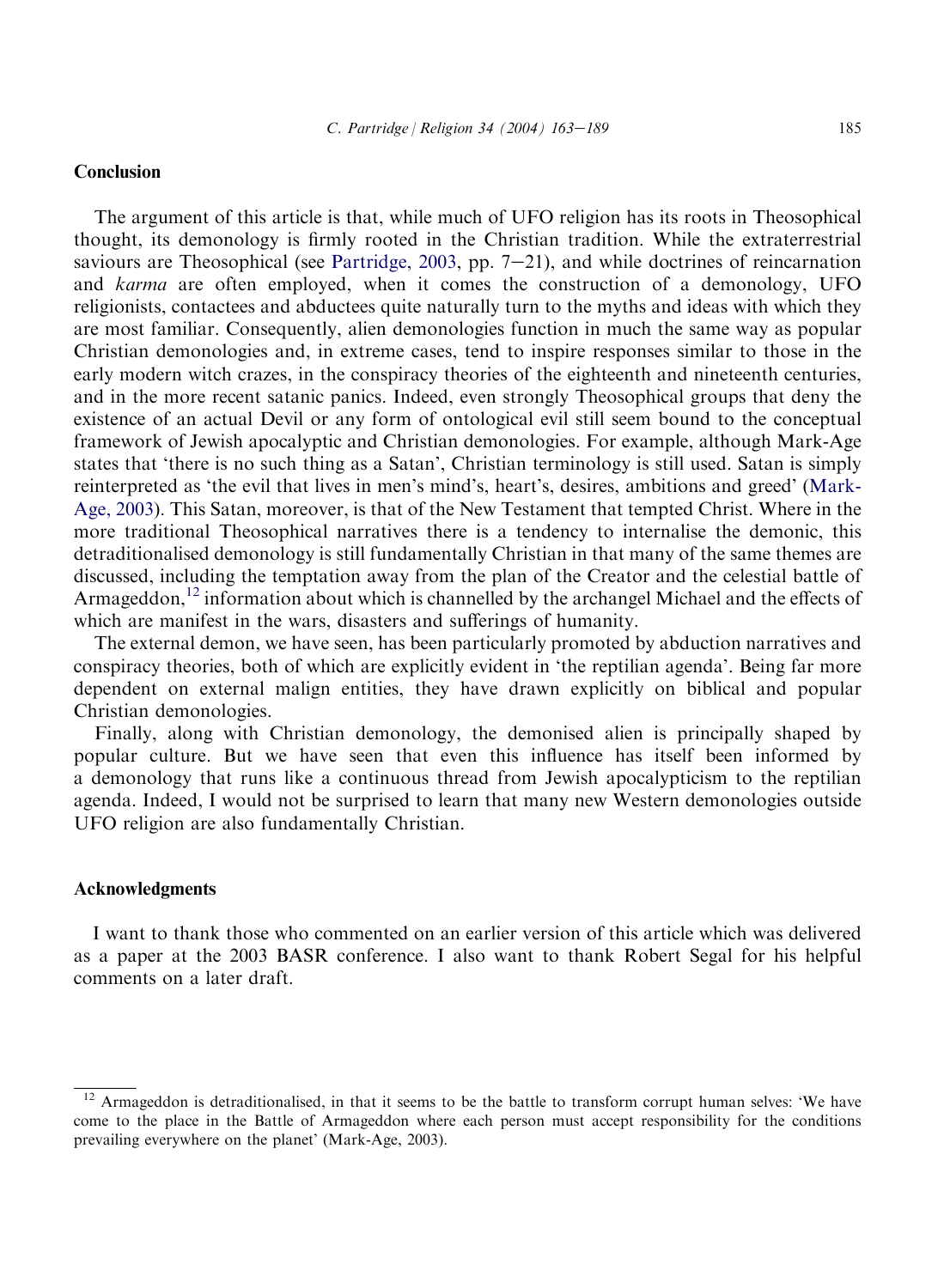#### <span id="page-23-0"></span>References

Adamski, G., 1949. Pioneers of Space: A Trip to the Moon, Mars and Venus. Leonard-Freefield, Los Angeles.

- Alnor, W.M., 1998. UFO Cults and the New Millennium. Baker, Grand Rapids, MI.
- Ashtar Lightwork Centre, 2003. The Greys (Zetas)—unbiased. Available from: <[http://www.ashtarlightworkcenter.](http://www.ashtarlightworkcenter.com/greys/index.htm)  $com/grey/index.htm$  (Accessed: 9/1/2003).
- Augustine, 1945. The City of God, Vol. II. Dent, London. Trans. by Healey, J. Ed. by Tasker, R.V.G.
- Baddeley, G., 1999. Lucifer Rising. Plexus, London.
- Baer, R.N., 1989. Inside the New Age Nightmare. Huntington House, Lafayette, LA.
- Bailey, M.D., 2003. Battling with Demons: Witchcraft, Heresy, and Reform in the Late Middle Ages. Pennsylvania State University Press, University Park, PA.
- Balch, R.W., 1995. Waiting for the ships: disillusionment and the revitalization of faith in Bo and Peep's UFO cult. In: Lewis, J.R. (Ed.), The Gods Have Landed: New Religions from Other Worlds. State University of New York Press, Albany, pp.  $137-166$ .
- Barkun, M., 2003. A Culture of Conspiracy: Apocalyptic Visions in Contemporary America. University of California Press, Berkeley.
- Barrett, C.K. (Ed.), 1987. The New Testament Background: Selected Documents. SPCK, London.
- Bartholomew, R.E., Howard, G.S., 1998. UFOs and Alien Contact: Two Centuries of Mystery. Prometheus Books, Amherst, MA.
- Berlet, C., 2001. The Illuminati. In: Brasher, B.E. (Ed.), Encyclopedia of Fundamentalism. Routledge, New York, pp.  $231 - 232$ .
- Best, J., 1991. Endangered children and antisatanist rhetoric. In: Richardson, J.T., Best, J., Bromley, D.G. (Eds.), The Satanism Scare. Aldine de Gruyter, Hawthorne, NY, pp. 95-106.
- Bloesch, D.G., 1995. God the Almighty: Power, Wisdom, Holiness, Love. Paternoster Press, Carlisle, UK.
- Bolt, P.G., 1996. Jesus, the daimons and the dead. In: Lane, A.N.S. (Ed.), The Unseen World: Christian Reflections on Angels, Demons and the Heavenly Realm. Paternoster Press, Carlisle, UK, pp. 75–102.
- Bonhoeffer, D., 1955. Temptation. SCM Press, London.
- Bowie, F., 2000. The Anthropology of Religion. Blackwell, Oxford.
- Boyce, M., 1985. Zoroastrianism. In: Hinnells, J. (Ed.), A Handbook of Living Religions. Penguin, Harmondsworth, UK, pp.  $171-190$ .
- Brain, B., 1983. Saviors and scientists: extraterrestrials in recent science fiction films. Et Cetera: A Review of General Semantics 40, 218-229.
- Briggs, R., 1996. Witches and Neighbours: the Social and Cultural Context of European Witchcraft. Fontana, London.
- Brnody, 1999. Up the chain. Available from: <<http://www.heavensgatetoo.com/exitchk.htm>> (Accessed: 26/8/1999).
- Chkody, 1999a. Earth exit statement. Available from: <<http://www.heavensgatetoo.com/exitchk.htm>> (Accessed: 26/ 8/1999).
- Chkody, 1999b. The hidden facts of Ti and Do. Available from:  $\langle \text{http://www.heavesgatetoo.com/exitchk.htm>}$ (Accessed: 26/8/1999).
- Clines, D., 1996. The significance of the 'sons of God' episode (Genesis 6:  $1-4$ ) in the context of the 'primeval history' (Genesis 1–11). In: Rogerson, J.W. (Ed.), The Pentateuch: A Sheffield Reader. Sheffield Academic Press, Sheffield, pp. 33-46.
- von Däniken, E., 1969. Chariots of the Gods? Unsolved Mysteries of the Past. Souvenir Press, London.
- Dick, S.J., 1998. Life on Other Worlds: The Twentieth Century Extraterrestrial Life Debate. Cambridge University Press, Cambridge.
- Dodd, T., 1999. Alien Investigator: The Case Files of Britain's Leading UFO Detective. Headline, London.
- Doreal, M., 1992. Flying Saucers: An Occult Viewpoint, second ed., Brotherhood of the White Temple, Sedalia ( first ed. no date given).
- Evans, H., 1988. Demonic UFOs. In: Brookesmith, P. (Ed.), UFOs: Where Do They Come From? Macdonald, London, pp.  $62-74$ .
- Festinger, L., Riecken, H.W., Schachter, S., 1964. When Prophecy Fails: A Social and Psychological Study of a Modern Group that Predicted the End of the World, second ed., Harper and Row, New York ( first edition, 1956).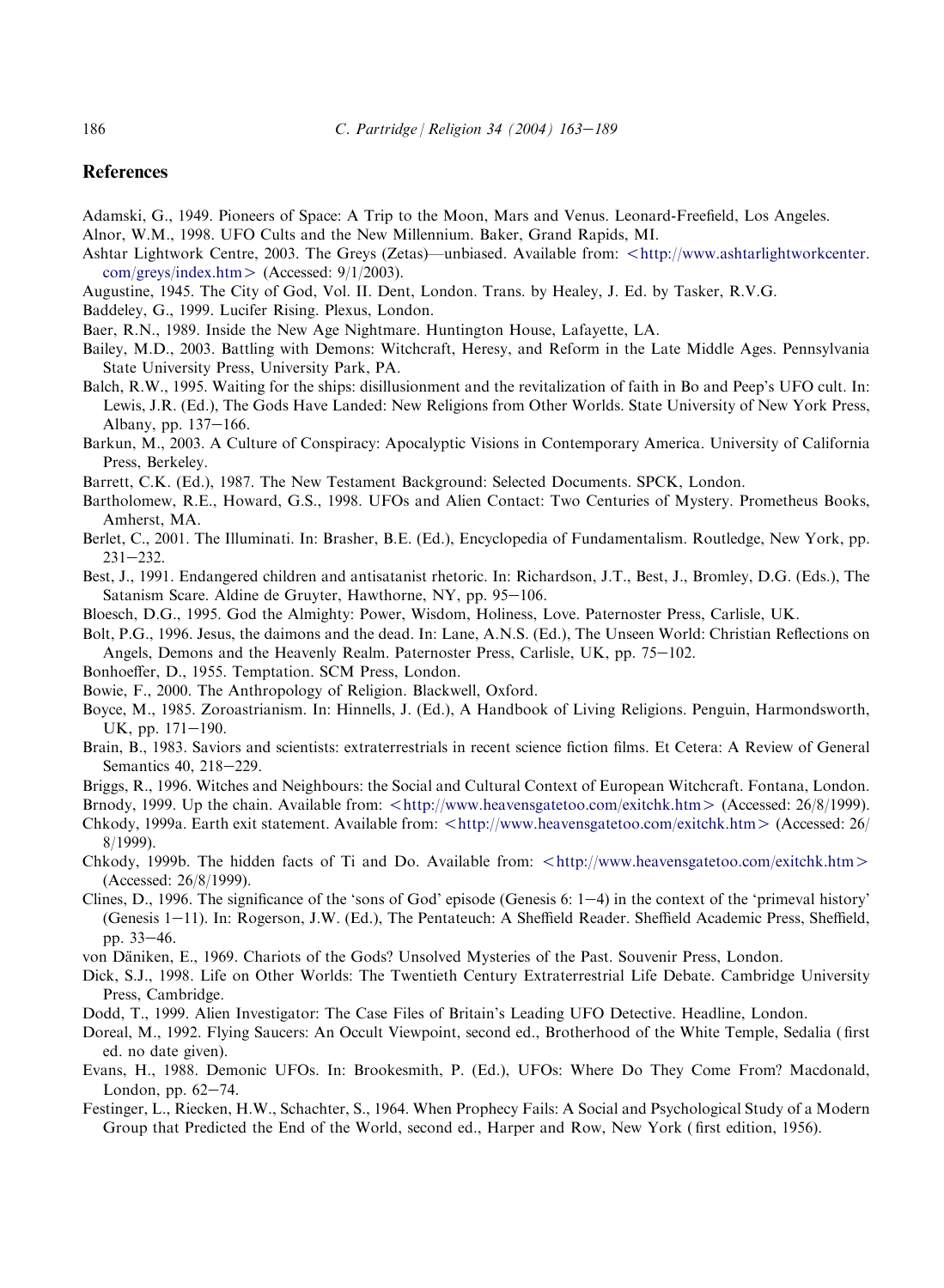- <span id="page-24-0"></span>Forsyth, N., 1987. The Old Enemy: Satan and the Combat Myth. Princeton University Press, Princeton, NJ.
- Frayling, C., 1996. Nightmare: the Birth of Horror. BBC, London.
- Fuller, J.G., 1987. Interrupted Journey: Two Lost Hours 'Aboard a Flying Saucer', 2nd ed., Dial Press, New York ( first edition, 1966).
- Galloway, A.D., 1951. The Cosmic Christ. Nisbet, London.
- Glnody, 1999. Why we must leave at this time. Available from:  $\langle \text{http://www.heavesgatetoo.com/exitchk.htm.} \rangle$ (Accessed: 26/8/1999).
- Groothuis, D., 1988. Confronting the New Age. InterVarsity Press, Downers Grove, IL.
- Grünschloß, A., 2000. Wenn Die Götter Landed ... Religiöse Dimensionen des UFO-Glaubens. EZW-Texte, 153, EZW, Berlin.
- Grünschloß, A., 2003. When we Enter into My Father's Spacecraft: Cargoistic Hopes and millenarian Cosmologies in New Religious UFO movements. In: Lewis, J.R. (Ed.), Encyclopedic Sourcebook of UFO Religions. Prometheus Books, Amherst, MA, pp. 17-42.
- Hall, S.G., 1991. Doctrine and Practice in the Early Church. SPCK, London.
- Harris, K., 2000. 'Roots'? The relationship between the global and the local within the extreme metal scene. Popular Music 19, 13-30.
- Helland, C., 2003. From extraterrestrials to ultraterrestrials: the evolution of the concept of Ashtar. In: Partridge, C.  $(Ed.)$ , UFO Religions. Routledge, London, pp.  $162-178$ .
- Hopkins, B., 1981. Missing Time: A Documented Study of UFO Abductions. Richard Marek, New York.
- Hopkins, B., 1987. Intruders: The Incredible Visitations at Copley Woods. Random House, New York.
- Icke, D., 1994. The Robots' Rebellion. The Story of the Spiritual Renaissance. Gateway, Bath, UK.
- Icke, D., 1999. The Biggest Secret. Bridge of Love, Wildwood, UK.
- Icke, D., 2001. Children of the Matrix. Bridge of Love, Wildwood, UK.
- Icke, D., 2003a. A concise description of the Illuminati. Available from: <[http://www.davidicke.com/icke/articles/](http://www.davidicke.com/icke/articles/illuminati.html) [illuminati.html>](http://www.davidicke.com/icke/articles/illuminati.html) (Accessed:  $6/1/2003$ ).
- Icke, D., 2003b. The reptilian connection. Available from: <[http://www.davidicke.com/icke/temp/reptconn.html>](http://www.davidicke.com/icke/temp/reptconn.html) (Accessed: 6/1/2003).
- Icke, D., 2003c. Who really rules the world? Available from:  $\langle \text{http://www.davidicke.com/icke/visitor.html} \rangle$ (Accessed: 6/1/2003).
- Icke, D., 2003d. Who are the draconians? Case files of Branton: Case File #32. Available from: <[http://reptile.users2.](http://reptile.users2.50megs.com/research/r100799c.html) [50megs.com/research/r100799c.html>](http://reptile.users2.50megs.com/research/r100799c.html) (Accessed: 6/1/2003).
- Jacobs, D.M., 1999. The Threat. Simon and Schuster, London.
- Jayatilleke, K.N., 1975. The Message of the Buddha. Allen and Unwin, London.
- Jnnody, 1999a. Incarnating and discarnating. Available from: <[http://www.heavensgatetoo.com/exitchk.htm>](http://www.heavensgatetoo.com/exitchk.htm) (Accessed: 26/8/1999).
- Jnnody, 1999b. Be fruitful and multiply. Available from: <[http://www.heavensgatetoo.com/exitchk.htm>](http://www.heavensgatetoo.com/exitchk.htm) (Accessed: 26/8/1999).
- Jolly, K.L., 1996. Popular Religion in Late Saxon England: Elf Charms in Context. University of North Carolina Press, Chapel Hill.
- Jones, P., Pennick, N., 1995. A History of Pagan Europe. Routledge, London.
- Jung, C.G., 1969. Flying Saucers: A Modern Myth of Things Seen in the Skies. Signet Books, New York ( first edition, 1959).
- Kaveney, R., (Ed.), 2001. Reading the Vampire Slayer. Tauris Parke, London.
- Kelly, J.N.D., 1977. Early Christian Doctrines. Black, London.
- King, G.R., 1935. Unveiled Mysteries. Saint-Germain Press, Chicago.
- Kluger, R.S., 1967. Satan in the Old Testament. Northwestern University Press, Evanston, IL.
- La Fontaine, J., 1999. Satanism and satanic mythology. In: Ankarloo, B., Clark, S. (Eds.), Witchcraft and Magic in Europe: the Twentieth Century. University of Pennsylvania Press, Philadelphia, PA, pp. 81-140.
- Lagrange, P., 2000. Kenneth Arnold. In: Lewis, J.R. (Ed.), UFOs and Popular Culture: An Encyclopaedia of Contemporary Myth. ABC-Clio, Santa Barbara, CA, p. 34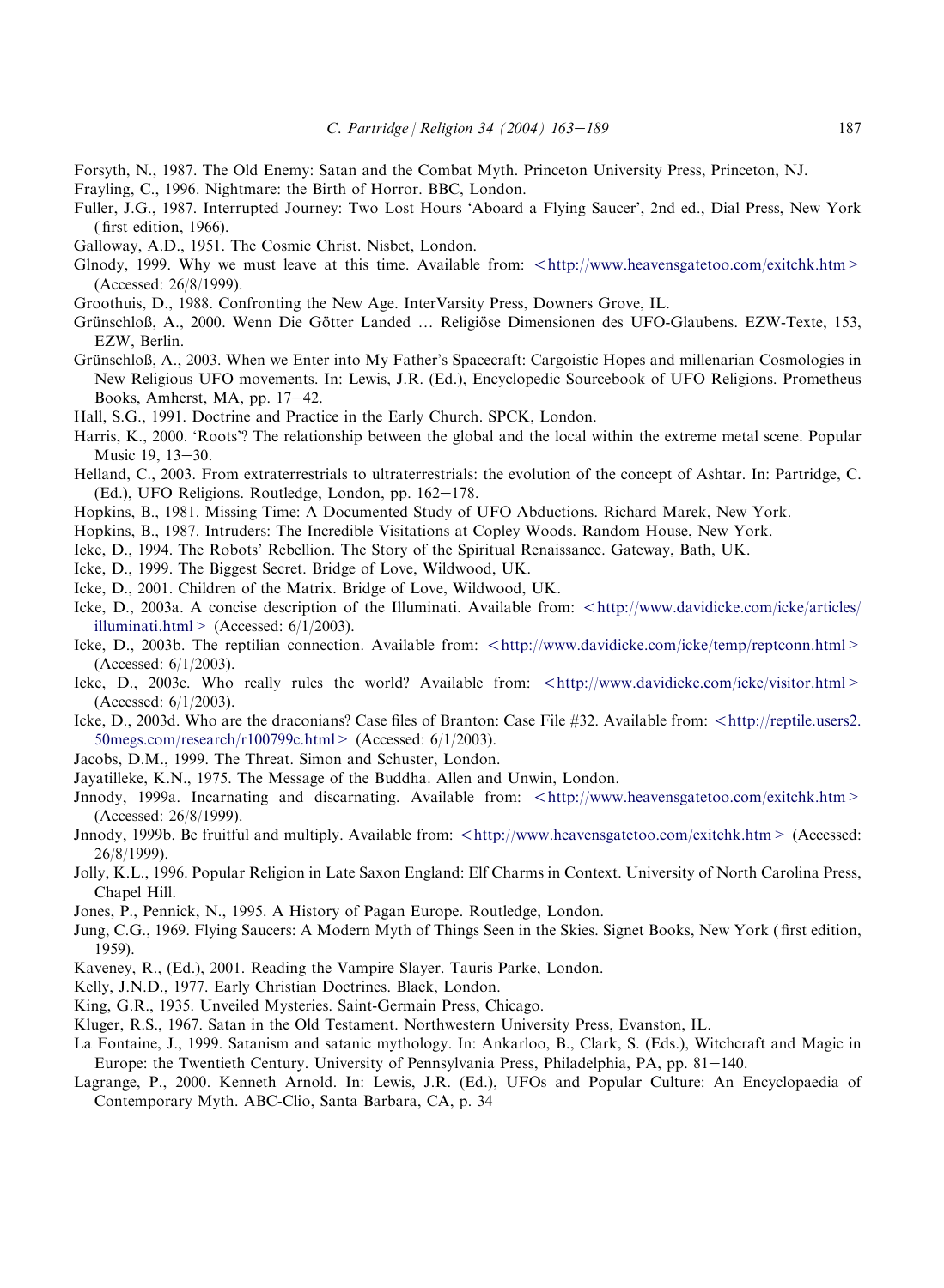- <span id="page-25-0"></span>Lavery, D., Hague, A., Cartwright, M., 1996. Introduction: Generation X—the X-Files and the cultural moment. In: Lavery, D., Hague, A., Cartwright, M. (Eds.), Deny All Knowledge: Reading the X-Files. Faber and Faber, London, pp.  $1-21$ .
- LaVey, A.S., 1969. The Satanic Bible. Avon Books, New York.
- LaVigne, M., 1995. Alien Abduction Survival Guide. Wild Flower Press, Newberg, UK.
- Leadbeater, C., 1912. A Textbook of Theosophy. Theosophical Publishing House, Adyar, India.
- Ling, T., 1961. The Significance of Satan: New Testament Demonology and Its Contemporary Relevance. SPCK, London.
- Ling, T., 1968. A History of Religion East and West. Macmillan, London.
- Lurker, M., 1987. Dictionary of Gods and Goddesses, Devils and Demons. Routledge and Kegan Paul, London.
- Luther, M., 1955. Luther's Works. Trans. by Schick G.V. Ed. by Pelikan, J. Vol. II. Concordia Publishing House, St Louis.
- Mark-Age, 2003. I Am Nation Newsletter. Available from: <[http://www.islandnet.com/](http://www.islandnet.com/~arton/markage.html)~arton/markage.html> (Accessed: 7/1/2003).
- Matheson, T., 1998. Alien Abductions: Creating a Modern Phenomenon. Prometheus Books, Amherst, MA.
- McGinn, B., 1994. Antichrist: Two thousand Years of the Human Fascination with Evil. Harper San Francisco, San Francisco.
- Nielsen, K., 1998. Satan: The Prodigal Son? A Family Problem in the Bible. Sheffield Academic Press, Sheffield, UK.

Parrinder, G., 1963. Witchcraft: European and African. Faber and Faber, London.

- Partridge, C., 2003. Understanding UFO religions and abduction spiritualities. In: Partridge, C. (Ed.), UFO Religions. Routledge, London, pp. 3-42.
- Peet, R., 2003. Unholy Trinity: The IMF, World Bank and WTO. Zed Books, London.
- Peters, T., 1995. Exo-theology: speculations on extraterrestrial life. In: Lewis, J.R. (Ed.), The Gods Have Landed: New Religions From Other Worlds. State University of New York Press, Albany, NY, pp. 187-206.
- Purkiss, D., 2000. Troublesome Things: A History of Fairies and Fairy Stories. Allen Lane/Penguin Press, London.
- Richardson, J.T., Best, J., Bromley, D.G. (Eds.), 1991. The Satanism Scare. Aldine de Gruyter, Hawthorne, NY.
- Robison, J., 1967. Proofs of a Conspiracy Against All the Religions and Governments of Europe, Carried on in Secret Meetings of the Free Masons, Illuminati, and Reading Societies, Collected From Good Authorities. Western Islands, Boston ( first edition, 1798).
- Ruppenberg, H., 1987. The alien messiah in recent science fiction films. Journal of Popular Film and TV 14,  $158-166$ .
- Russell, J.B., 1977. The Devil: Perceptions of Evil from Antiquity to Primitive Christianity. Cornell University Press, Ithaca, NY.
- Russell, J.B., 1981. Satan: The Early Christian Tradition. Cornell University Press, Ithaca, NY.
- Russell, J.B., 1986. Mephistopheles: the Devil in the Modern World. Cornell University Press, Ithaca, NY.
- Saliba, J., 2003. UFOs and religion: a case study of Unarius Academy of Science. In: Lewis, J.R. (Ed.), Encyclopedic Sourcebook of UFO Religions. Prometheus Books, Amherst, MA, pp. 191-208.
- Segal, R.A., 2003. Jung on UFOs. In: Partridge, C. (Ed.), UFO Religions. Routledge, London, pp. 314–328.
- Sellon, E.B., Weber, R., 1992. Theosophy and the Theosophical Society. In: Faivre, A., Needleman, J. (Eds.), Modern Esoteric Spirituality. SCM Press, London, pp. 311-329.
- Seymour, G., 2002a. Reptilians. Available from: <[http://www.abduct.com/irm.htm>](http://www.abduct.com/irm.htm) (Accessed: 1/5/2002).
- Seymour, G., 2002b. The late Karla Turner speaks of reptilian attrocities. Available from: <[http://www.abduct.com/](http://www.abduct.com/irm.htm) [irm.htm>](http://www.abduct.com/irm.htm) (Accessed: 1/5/2002).

Showalter, E., 1997. Hystories: Hysterical Epidemics and the Modern Media. Columbia University Press, New York. Sitchin, Z., 1990. Genesis Revisited. Avon, New York.

- Smith, S.G., 2003. Opening a channel to the stars: the origins and development of the Aetherius Society. In: Partridge, C. (Ed.), UFO Religions. Routledge, London, pp. 84-102.
- Snnody, 1999. Deposits. Available from: <[http://www.heavensgatetoo.com/exitchk.htm>](http://www.heavensgatetoo.com/exitchk.htm) (Accessed: 26/8/1999).
- Soltec, 2003. Ashtar Command and popular culture. Available from: <[http://spiritexpress.org/acc/home/acsoltec1.](http://spiritexpress.org/acc/home/acsoltec1.htm) [htm>](http://spiritexpress.org/acc/home/acsoltec1.htm) (Accessed: 24/3/2003).
- Stevenson, J. (Ed.), 1987. A New Eusebius: Documents Illustrating the History of the Church to AD 337. SPCK, London.
- Strieber, W., 1988. Communion, second ed . Arrow Books, London ( first edition, 1987).